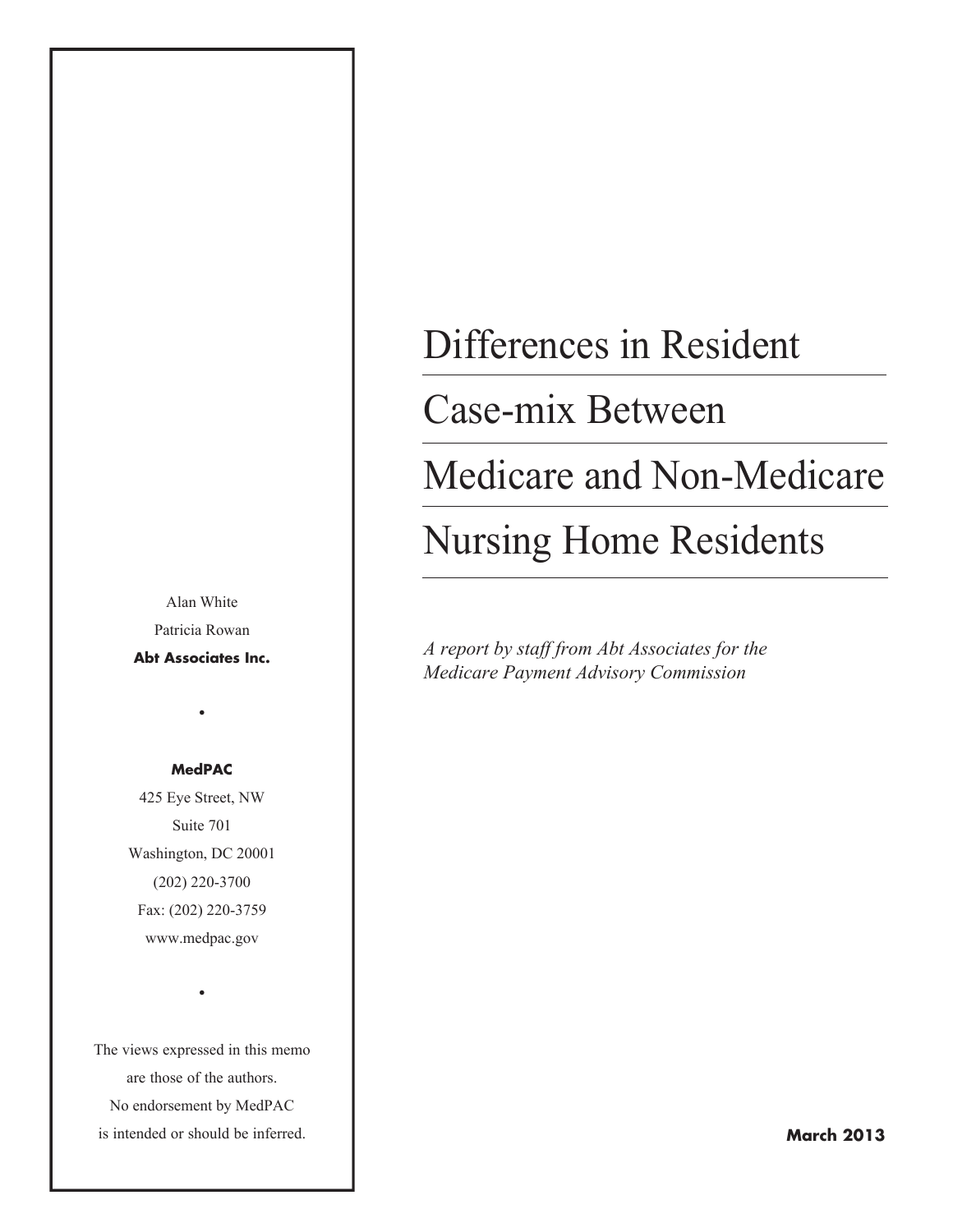

## **Resident Case-mix Between Medicare** and Non-Medicare **Differences in Nursing g Home Res sidents**

F inal Report

**Medicare Payment Advisory** W Washington, DC 20001 *Pr repared for:* **Co ommission** 425 Eye S treet, N.W. Suite 701

> 500 01 S. Miami Boulevard Submitted by: **Abt Assoc ciates Inc.**

Durham, North Carolina 27703 Suite 210

> *Pr repared by: A Alan White Patri icia Rowan*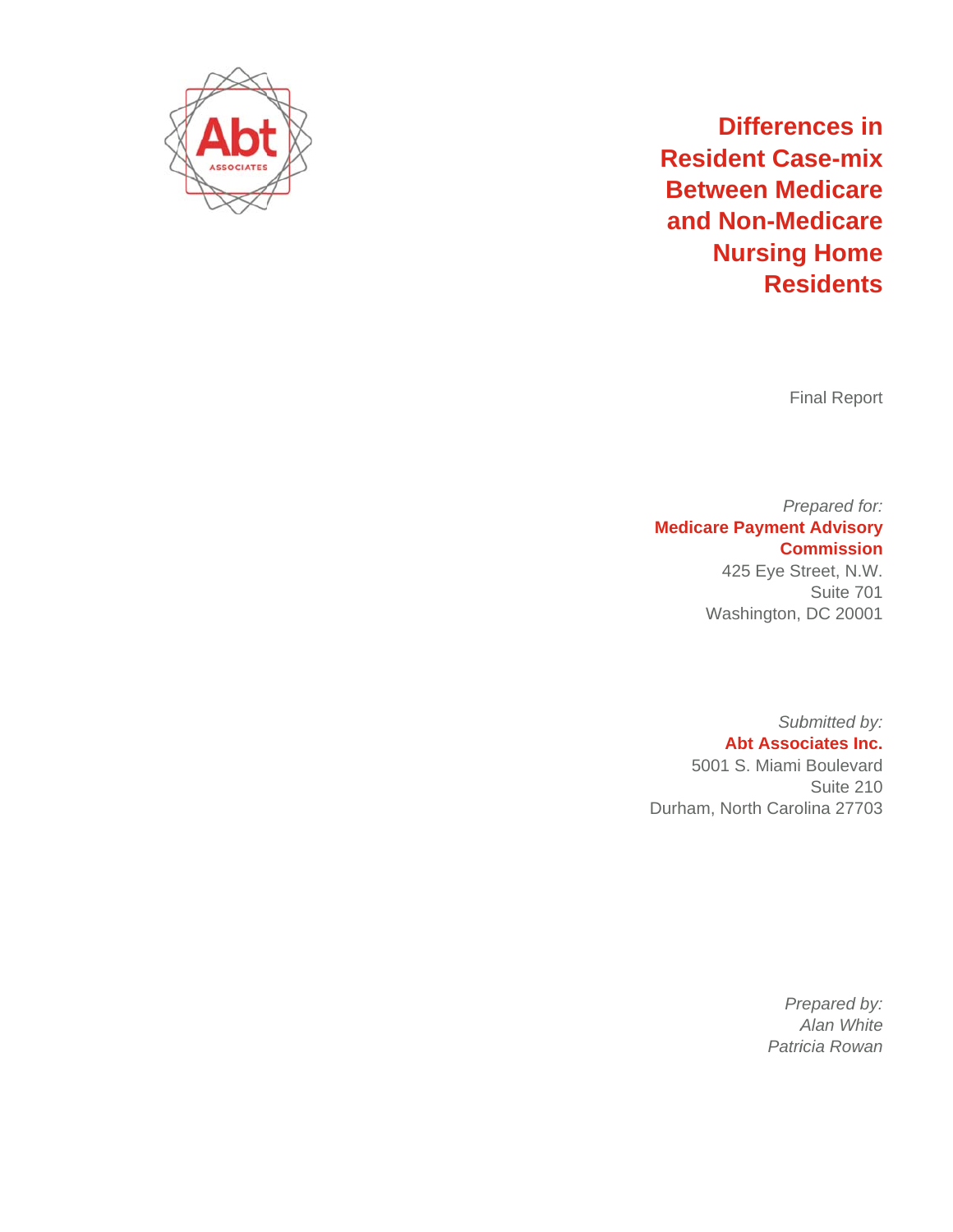## **Table of Contents**

| 1.        |     |       |  |  |  |  |  |  |  |  |
|-----------|-----|-------|--|--|--|--|--|--|--|--|
| 2.        |     |       |  |  |  |  |  |  |  |  |
|           | 2.1 |       |  |  |  |  |  |  |  |  |
|           | 2.2 |       |  |  |  |  |  |  |  |  |
|           |     | 2.2.1 |  |  |  |  |  |  |  |  |
|           |     | 2.2.2 |  |  |  |  |  |  |  |  |
|           |     | 2.2.3 |  |  |  |  |  |  |  |  |
|           |     | 2.2.4 |  |  |  |  |  |  |  |  |
|           | 2.3 |       |  |  |  |  |  |  |  |  |
| <b>3.</b> |     |       |  |  |  |  |  |  |  |  |
|           | 3.1 |       |  |  |  |  |  |  |  |  |
|           | 3.2 |       |  |  |  |  |  |  |  |  |
|           | 3.3 |       |  |  |  |  |  |  |  |  |
|           | 3.4 |       |  |  |  |  |  |  |  |  |
|           |     |       |  |  |  |  |  |  |  |  |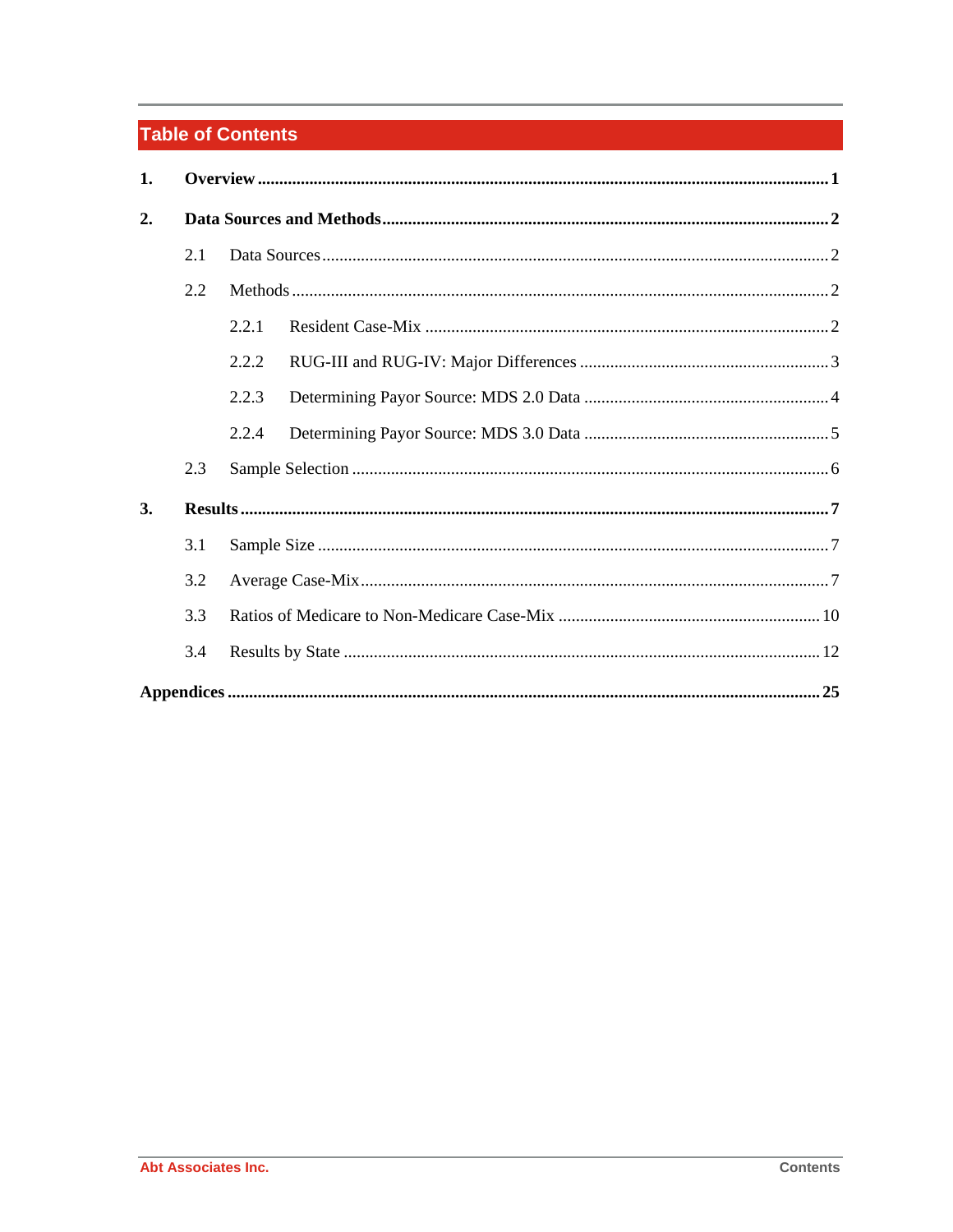### **1. Overview**

The purpose of the analyses contained within this report is to examine differences in resident casemix levels between Medicare and non-Medicare nursing home residents in the years 2010 and 2011. Because the transition to use of Minimum Data Set (MDS) version 3.0 occurred in October 2010, our analysis uses MDS 2.0 data for the first three quarters of 2010 and MDS 3.0 data for 2011. Differences in the types of information captured in the two assessment instruments limit our ability to measure changes across time.

Case-mix classification was determined using the 53-group Resource Utilization Group Version III (RUG-III) and Version IV of the RUG system (RUG-IV), which replaced RUG-III in October 2010.<sup>1</sup> A RUG-based system has been used in the Medicare Skilled Nursing Facility Prospective Payment System since its inception on July 1, 1998.

 $\overline{a}$ 

<sup>&</sup>lt;sup>1</sup> "Medicare Program; Prospective Payment System and Consolidated Billing for Skilled Nursing Facilities for FY 2012; Final Rule." *Federal Register* 76.152 (August 8, 2011): 48486-48562.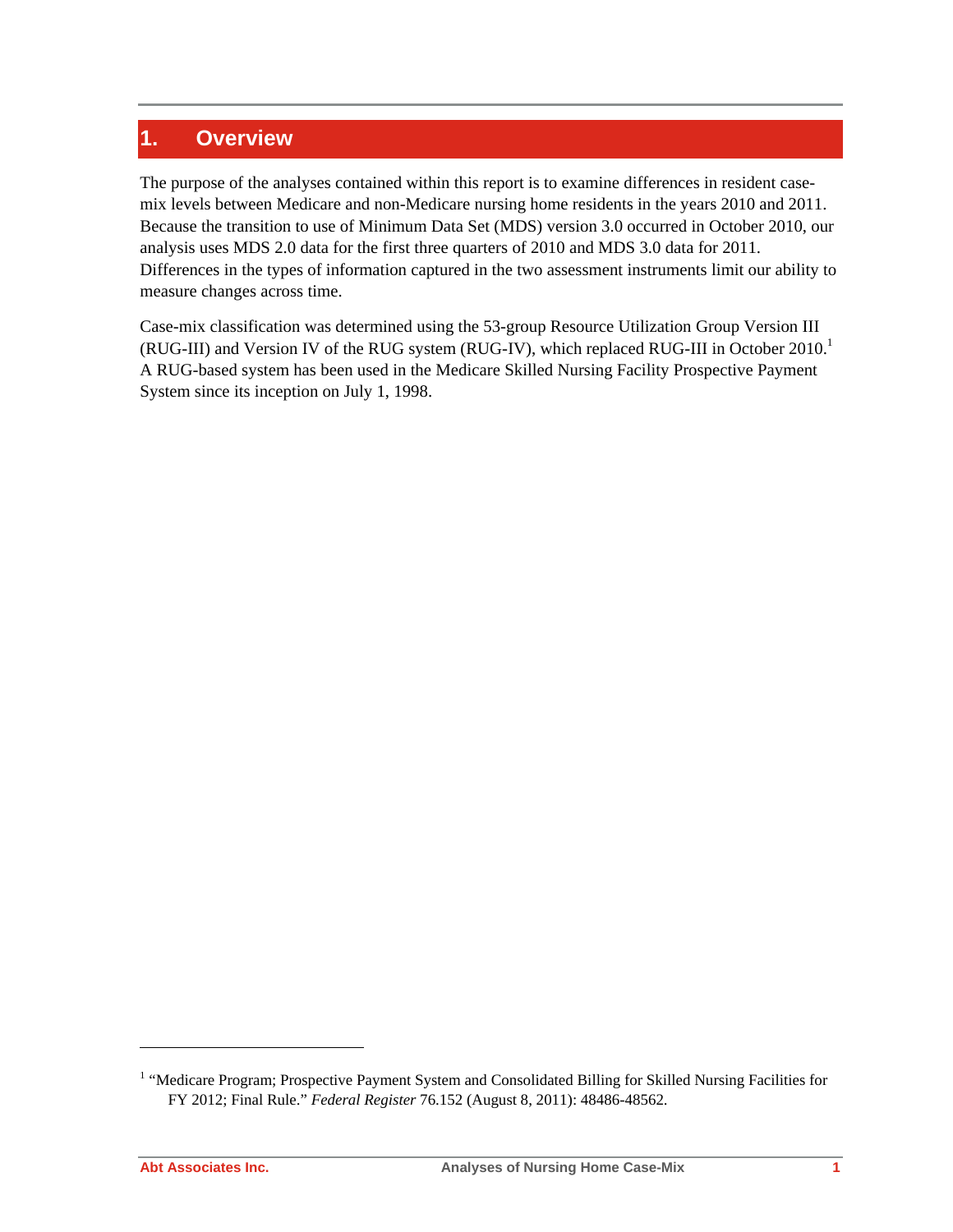### **2. Data Sources and Methods**

#### **2.1 Data Sources**

Minimum Data Set (MDS) assessments were the data source used for the analyses. We examined both MDS 2.0 and MDS 3.0 data:

- *MDS 2.0 (2010):* Results for 2010 are based on analyses of MDS 2.0 assessments. We included assessments through September 30, 2010, the last date that MDS 2.0 was used. The analyses include 3,925,624 assessments. These analyses used the Nursing Home Resident Profile Tables, an extract of the MDS data that includes information about active nursing home residents and SNF patients.
- *MDS 3.0 (2011):* Results for 2011 use CMS MARET data, which replaced the Resident Profile Tables following implementation of MDS 3.0. Note that the fourth quarter of 2011 is the first quarter for which MARET data are available (and the only MDS 3.0 data used in these analyses. The 2011 data include 1,357,721 assessments.

Both the MDS 2.0 Resident Profile Tables and the MDS 3.0 MARET data include one record for each active nursing home resident in a quarter. An active resident is defined as a resident who, on the last day of the quarter, has no discharge assessment and whose most recent MDS transaction is less than 180 days old (this allows for 93 days between quarterly assessments, 14 days for completion, 31 days for submission after completion, and about one month grace period for late assessments).

In the Nursing Home Resident tables, a summary of MDS information is used to create a profile of the most recent standard information for the resident. The active resident information can represent a composite of items taken from the most recent comprehensive, full, quarterly, PPS, and admission MDS assessments. .Values for specific MDS 2.0 items are taken from the most recent assessment for which the item is available. For example, if the most recent assessment is a quarterly assessment, values for MDS items that are not included in the quarterly assessment were taken from the most recent full assessment for the resident. The intention is to create a profile with the most recent standard information for an active resident, regardless of source of information. Because all MDS 3.0 assessments contain complete information, it is not necessary to combine information across multiple assessments in the MARET data.

#### **2.2 Methods**

To perform this analysis, we need information on resident case-mix and payment source.

#### **2.2.1 Resident Case-Mix**

Since its inception, the Medicare Skilled Nursing Facility Prospective Payment System has used the RUGs classification system. This classification system uses information from the MDS assessment to classify SNF residents into a series of groups representing the residents' relative direct care resource requirements. Each RUG-III group has an associated nursing and therapy casemix component

• *Nursing component:* The nursing component of the payment rate is intended to cover the costs of nursing services, social services, and non-therapy ancillary costs (i.e., prescription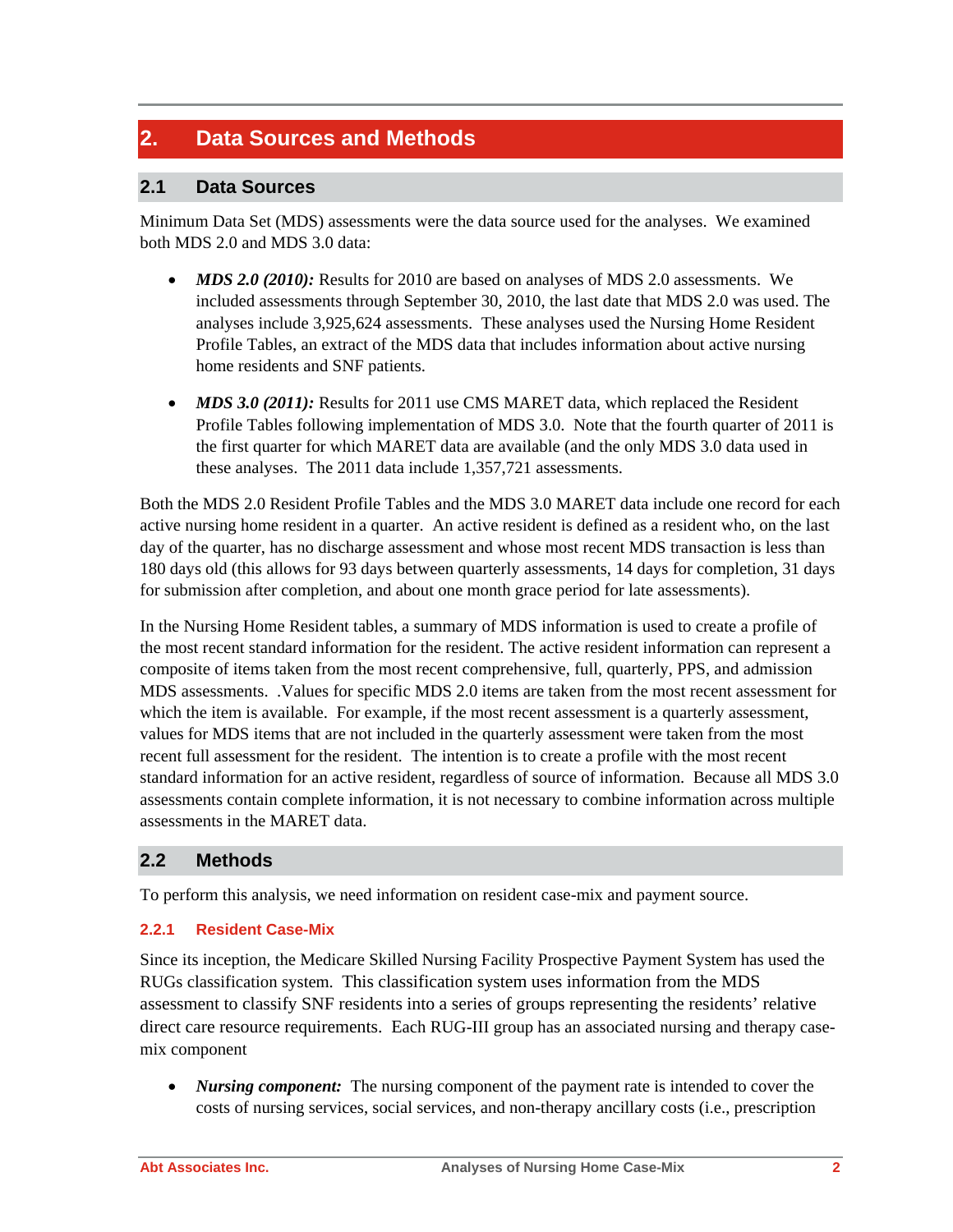drugs, respiratory therapy, equipment and supplies). CMS assigns each RUG-III group a nursing index score based on the amount of staff time (weighted by salary levels) associated with caring for residents classified to that group. The nursing weight includes both residentspecific time spent daily on behalf of each patient by RNs, LPNs, and nurse aides and other non-resident specific time spent on other necessary functions such as staff education, administrative duties, and other tasks.

• *Therapy case-mix component:* The therapy case-mix component is a measure of the amount of rehabilitation therapy time associated with caring for residents in each case-mix group. The therapy index includes costs associated with occupational, physical, and speech therapy.

Analyses of 2010 data use the 53-group version of the RUG-III, using the case-mix group assignment included in the Resident Profile Table (MDS 2.0) data. The MARET (MDS 3.0) data include both RUG-III and RUG-IV case-mix values. For the analyses of 2011 data, we analyzed both RUG-III weights (using the same 53-group RUG-III weights that were used for the 2010 analyses) and RUG-IV weights. Note that it is not possible to calculate RUG-IV weights using MDS 2.0 data, so the 2010 analyses do not include RUG-IV analyses. Case-mix weights for the analyses were determined using information from the Federal Register:

- *RUG-III:* For the RUG-53 analyses, we used the nursing and therapy index values obtained from the August 4, 2005 Federal Register (Table 4A on page 45038 – 45039).
- *RUG-IV:* Results for the RUG-IV analyses are based on a reweighted case-mix that adjusts nursing weights to achieve budget neutrality. When CMS raised the nursing weights, they should have raised them by 22.55% not the 61% that was actually used (Source: Federal Register, May 6, 2011, page 26371). The reweighted case-mix index values are calculated as the original values (from the July 22, 2010 Federal Register, pages 42894-42895) multiplied times 0.76118 (1.2255/1.61). Appendix B presents both the original and reweighted RUG-IV case-mix index values that we used in our analyses.

We present index values for the RUG-III system in Appendix A and RUG-IV index values in Appendix B.

#### **2.2.2 RUG-III and RUG-IV: Major Differences**

The results presented in this report differ depending on whether they are based on RUG-III or RUG-IV. While the RUG-III results allow us to examine trends observed between 2010 and 2011, the most accurate information on 2011 differences in case-mix by payor source is likely given by the RUG-IV analyses. This is because RUG-IV case-mix weights are based on more recent data and because the RUG-IV system incorporates several refinements intended to improve the accuracy of the classification system for resource use. Major differences between the two classification systems include:

• *Data source for nursing weights:* RUG-IV weights are based on CMS's Staff Time and Resource Intensity Verification (STRIVE) project, data for which were collected in 2006 and 2007. RUG-III case-mix weights are based on older data from the CMS 1995 and 1997 Staff Time Measurement Studies. The newer staff time data presumably reflects changes in care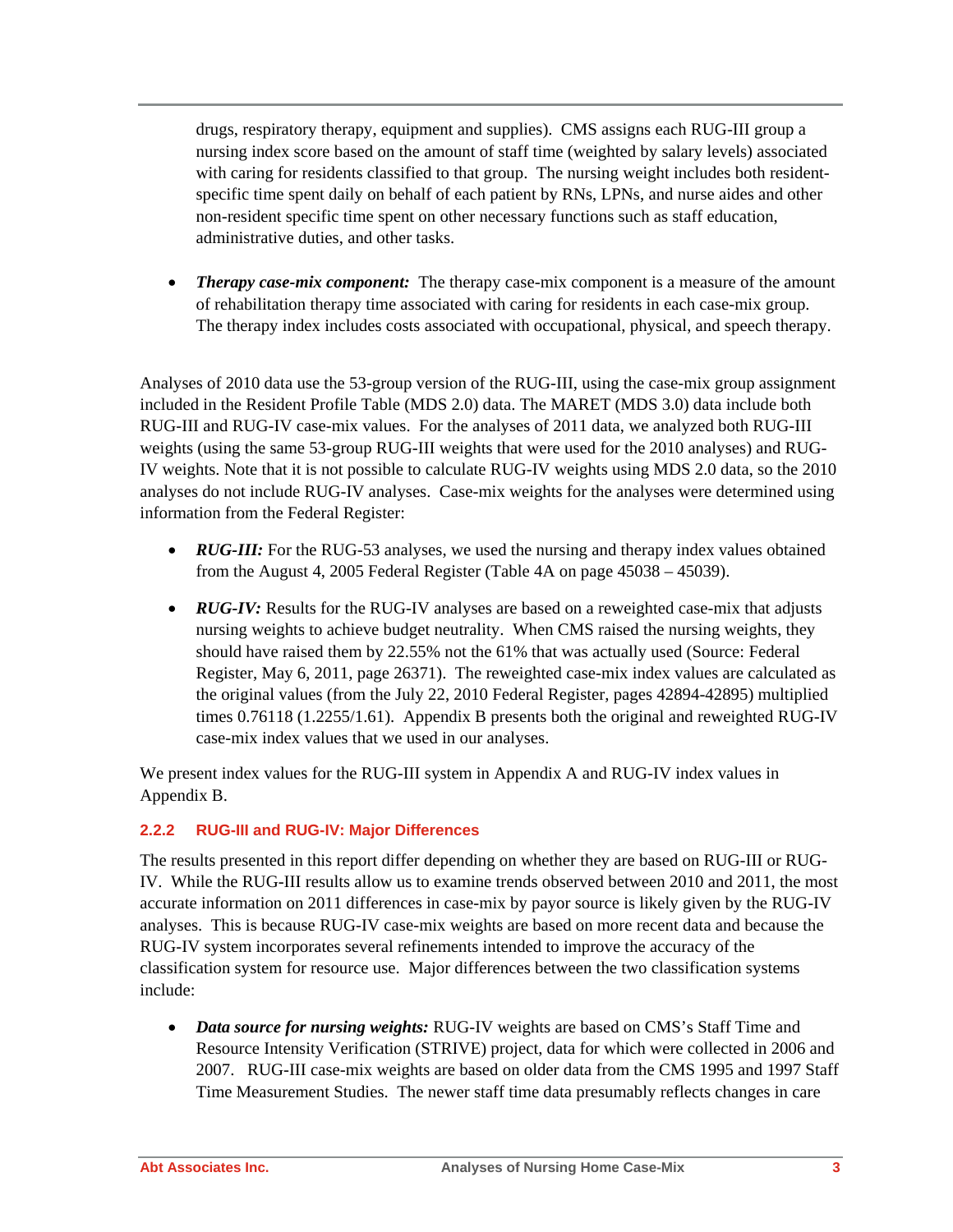patterns, staff mix, and technological changes that occurred since the 1990s. Note that CMS made adjustments to the RUG-IV nursing weights so that the total payments (and average payment weights) were the same under both systems.

- *Allocation of therapy minutes:* Under RUG-III, no distinction was made between individual and concurrent therapy. Under RUG-IV, the method of allocating therapy minutes for concurrent therapy (one therapist treating two residents receiving different treatments) has been changed. Under RUG-IV, concurrent therapy minutes are allocated among the patients instead of being counted as one-on-one therapy minutes. Unlike its predecessor, MDS 3.0 separately collects information on individual therapy minutes separately from concurrent therapy and group minutes. Eliminating the double counting of therapy minutes provides more accurate estimates of staff resources required to care for residents, but results in some nursing home residents being shifted to lower rehabilitation groups for.
- *Change in look-back period for some MDS items:* Under RUG-IV, the look-back provisions that allowed nursing homes to establish diagnoses based on care provided in the hospital were eliminated, except for ventilator patients. Under RUG-III, nursing homes were able to "look back" a certain number of days (14 days for IV meds and 7 days for IV feeding) into the hospital stay of the patient to code certain items that identified a resident as needing high level of staff time, even if this care wasn't actually received in the nursing home.
- *Changes to extensive services group:* Under RUG-IV, IV meds/feeding was moved from the extensive services to the clinically complex group. This change was made based on analysis that showed that the resource needs for those receiving an IV were significantly less than for other extensive care patients. Under RUG-IV, extensive care includes only those that require respiratory care such as post admission ventilator/respirator or tracheotomy care. As a result of these changes, most residents who were classified in extensive services under RUG-III are classified in either the special care or clinically complex groups under RUG-IV.
- *Changes in payment weights for RUG categories:* Payments weights for the Extensive Care, Special Care, and Clinically Complex groups are significantly higher under RUG-IV. In general, therapy services are worth less and complex medical services that are actually performed in the nursing home are worth more under RUG-IV. Particularly for the special care and clinically complex groups, payment rates and weights are higher in RUG-IV relative to RUG-III payment rates.

#### **2.2.3 Determining Payor Source: MDS 2.0 Data**

For the MDS 2.0 data, payor source was determined as follows:

• *Medicare and Non-Medicare Assessments:* We identified Medicare assessments in the MDS 2.0 data based on MDS item A8b (codes for assessments required for Medicare PPS) and MDS item A7b (current payment sources for nursing home stay is Medicare per Diem). To be classified as Medicare, the assessment had to be a Medicare-required assessment and Medicare had to be listed as the payment source. That is, a resident must have both: (1) MDS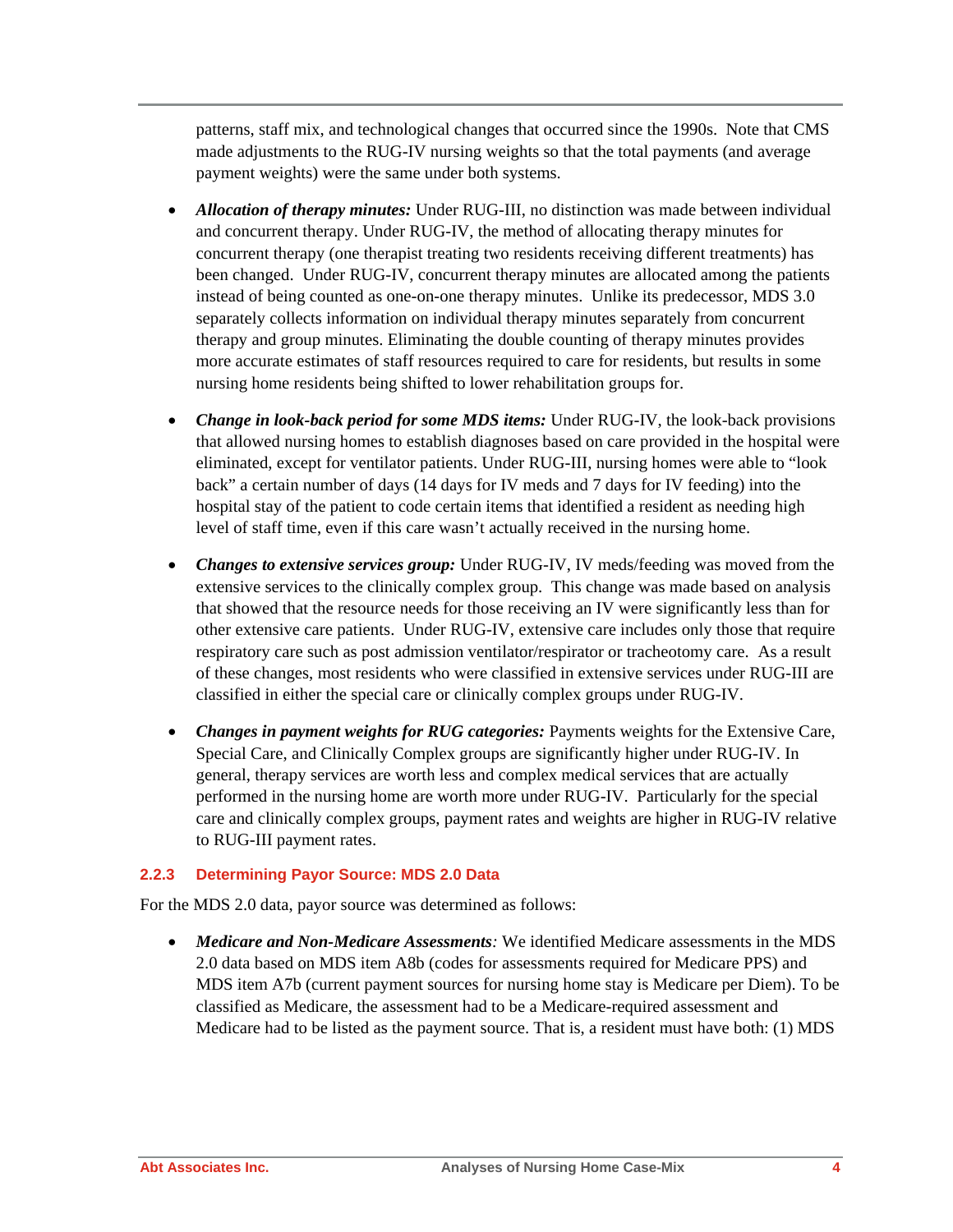item A8b equal to 1, 2, 3, 4, 5, 7, or 8 (the codes for Medicare required assessments) AND (2) A7b equal to  $1<sup>2</sup>$ 

- We classified assessments as non-Medicare wherever the assessment was not Medicarerequired and for which Medicare per diem was not indicated as a payment source (i.e., assessments where A8b did not equal 1, 2, 3, 4, 5, 7, or 8 AND A7b did not equal 1).
- *Medicare, Medicaid, and Other Payment Source Assessments:* For this second classification system, we categorized Medicare assessments in the same way as described above. Assessments were classified as Medicaid if MDS item A7a (current payment source for a nursing home stay was Medicaid per Diem) equaled 1 and MDS item A8b did not equal 1, 2, 3, 4, 5, 7, or 8 (the codes for assessments required for Medicare PPS).

Assessments were classified as having some other payment source if MDS item A7e (Champus), A7f (VA per Diem), A7g (Self/Family Pay), A7i (private insurance payment), or A7j (Other per Diem payment) equaled 1 and the assessment was not previously classified as a Medicare or Medicaid assessment.

#### **2.2.4 Determining Payor Source: MDS 3.0 Data**

The MDS 3.0 data do not include a payor source item like items  $A7a - A7i$  in MDS 2.0. This change limits our ability to compare changes over time, as we cannot determine the extent to which observed changes in payor source represent real changes vs. changes due to how payment source information is collected in MDS 2.0 and 3.0. For the MDS 3.0 data, payor source was determined as follows:

• *Medicare and Non-Medicare Assessments:* Medicare assessments were identified in the 2011 MDS 3.0 data using items A0310B and A0310C. To be classified as a Medicare assessment, item A0310B (PPS Assessment) had to be equal to 1, 2, 3, 4, 5, or 6, which are the codes for a PPS Scheduled Assessment for a Medicare Part A Stay. If MDS item A0310C (PPS Other Medicare Required Assessment) equaled 1, 2, 3, or 4, the assessment was also classified as a Medicare assessment.

An assessment was classified as a non-Medicare assessment if it did not meet the requirements to be classified as a Medicare assessment as outlined above.

• *Medicare, Medicaid, and Other Payment Source Assessments:* For this second classification system, Medicare assessments were classified in the same way described above. We identified Medicaid assessments using MDS 3.0 item A0700 (the Medicaid provider number). To count as a Medicaid assessment, the Medicaid number needed to be filled in with something other than "N", "None", or "^". We had no way to verify the validity of the Medicaid number provided. Assessments were classified as having some other payment

 $\overline{a}$ 

<sup>&</sup>lt;sup>2</sup> Note that the intent of the MDS 2.0 payor source item is to determine the payment source that covers the daily per diem and ancillary services for the residents' nursing home stay (over the past 30 days). It does not relate to whether or not the resident is a Medicare beneficiary. Thus, Medicare Advantage enrollees could be classified either as having a Medicare payor source (if their stay is paid for by Medicare) or as Medicaid or other payor if the stay is not paid for by Medicare.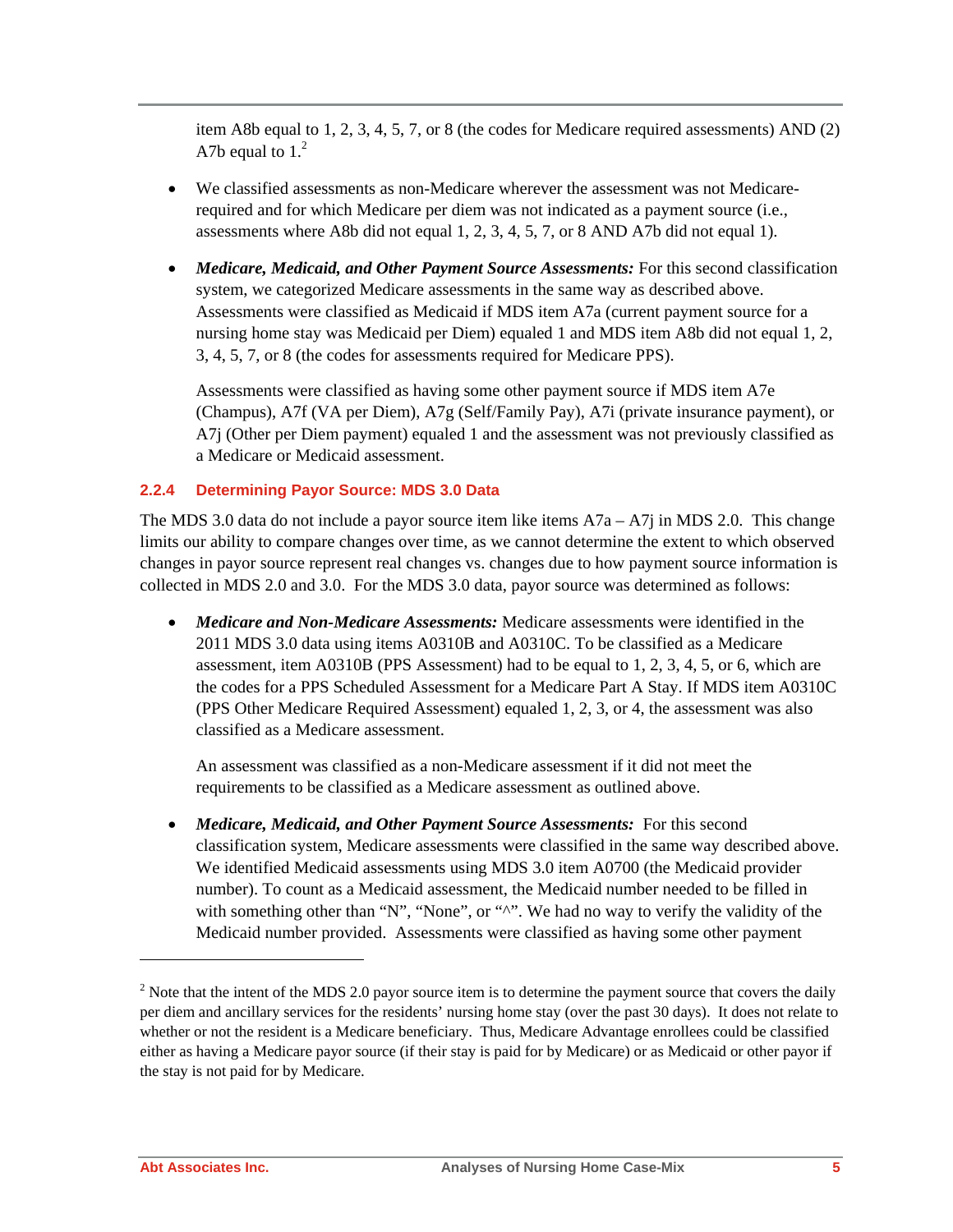source if they did not meet the criteria outlined above for classifying Medicare and Medicaid assessments.

#### **2.3 Sample Selection**

We included all 50 states, the District of Columbia, Puerto Rico, and the U.S. Virgin Islands in our analyses, but also performed a separate set of analyses on the subset of states that use a RUG-based system for determining their Medicaid payments. Since the 2009 version of this report, three additional states have begun using RUG systems for their Medicaid programs, bringing the number of states utilizing such systems to 28.

The states that use a RUG based system for Medicaid payments include: Colorado, Georgia, Idaho, Illinois, Indiana, Iowa, Kansas, Kentucky, Louisiana, Maine, Minnesota, Mississippi, Montana, Nebraska, Nevada, New Hampshire, New York, North Carolina, North Dakota, Ohio, Pennsylvania, South Dakota, Texas, Utah, Vermont, Virginia, Washington, and West Virginia.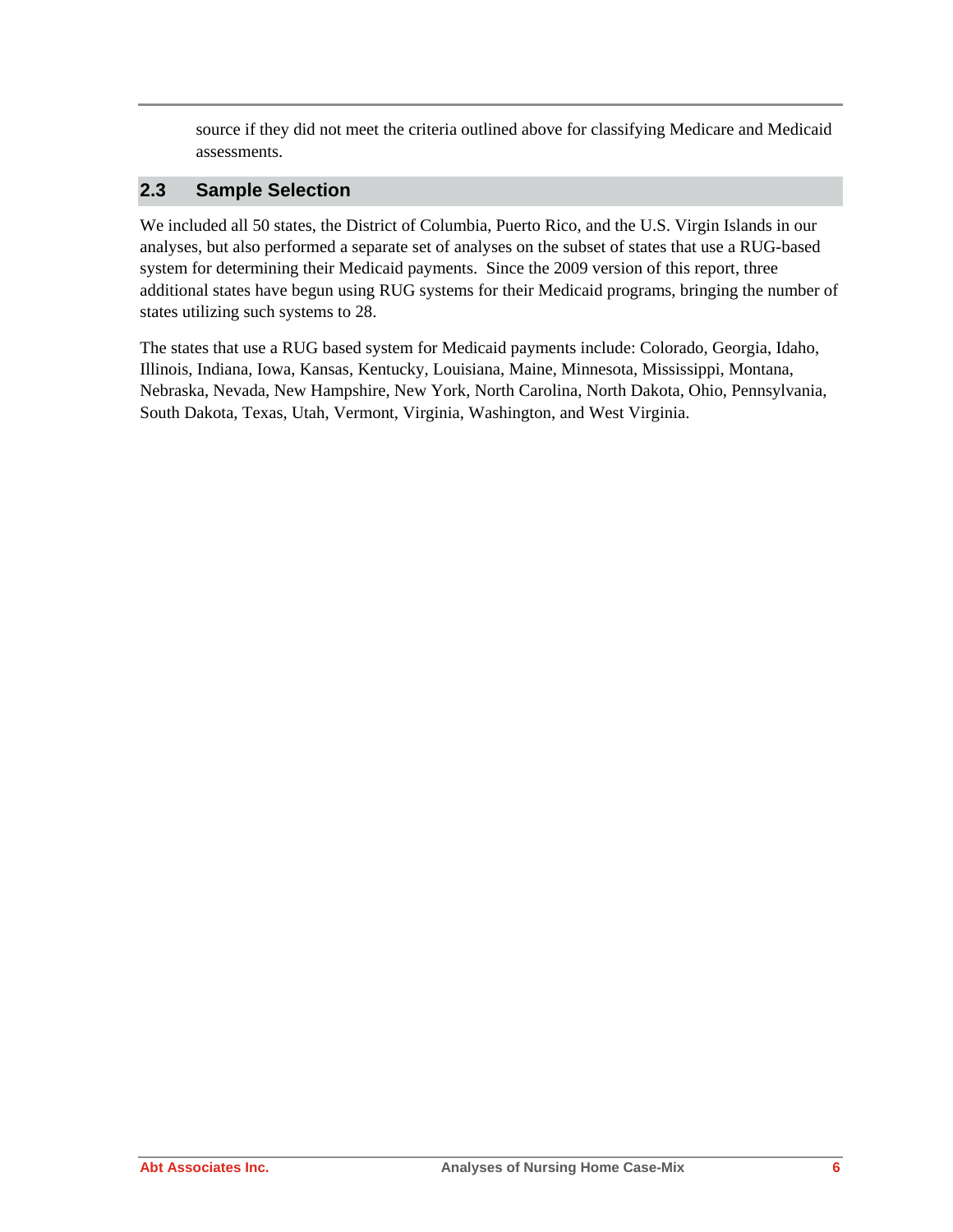### **3. Results**

#### **3.1 Sample Size**

The sample included approximately 3.9 million records in 2010 and 1.3 million records in 2011. In both years, about 59% of assessments came from states using a RUG system to determine Medicaid payments (Table 1). Across all states, 18.3% of assessments had Medicare as the payment source in 2010 and 16.4% in 2011, while 68.8% of 2010 assessments had Medicaid as the payment source compared to 65.2% in 2011. Likely reflecting changes in the available information for identifying Medicaid residents, the proportion of assessments classified as other (i.e., not Medicare or Medicaid) was higher in 2011 (18.3%) than in 2010 (12.6%). Some of the assessments classified as other may be for Medicaid residents whose Medicaid number was not recorded on item A0700, the only item in MDS 3.0 that can be used to identify residents whose stay is paid for by Medicaid. The proportion of assessments by payment source was almost exactly the same in the US as a whole and in the subset of states using RUG systems for Medicaid payments.

| Table 1<br>Number of MDS Assessments Included in Analyses, by Payment Source and Year |               |       |                   |       |                                                               |       |               |       |  |  |
|---------------------------------------------------------------------------------------|---------------|-------|-------------------|-------|---------------------------------------------------------------|-------|---------------|-------|--|--|
| <b>Payment</b><br><b>Source</b>                                                       |               |       | <b>All States</b> |       | <b>States Using RUGs for Medicaid</b><br><b>Reimbursement</b> |       |               |       |  |  |
|                                                                                       | 2010          |       | 2011              |       | 2010                                                          |       | 2011          |       |  |  |
|                                                                                       | <b>Number</b> | %     | <b>Number</b>     | %     | <b>Number</b>                                                 | %     | <b>Number</b> | ℅     |  |  |
| Medicare                                                                              | 719,046       | 18.3% | 223,118           | 16.4% | 404,307                                                       | 17.5% | 122,699       | 15.4% |  |  |
| Medicaid                                                                              | 2,701,799     | 68.8% | 885,818           | 65.2% | 1,588,922                                                     | 68.8% | 525,804       | 66.0% |  |  |
| Other                                                                                 | 493,101       | 12.6% | 248,785           | 18.3% | 310,883                                                       | 13.5% | 148,195       | 18.6% |  |  |
| Non-<br>Medicare                                                                      | 3,194,900     | 81.4% | 1,134,603         | 83.6% | 1,899,805                                                     | 82.2% | 673,999       | 84.6% |  |  |
| Total                                                                                 | 3,925,624     |       | 1,357,721         |       | 2,310,705                                                     |       | 796,698       |       |  |  |
| The non-Medicare category includes both Medicaid and other nayor assessments<br>Note: |               |       |                   |       |                                                               |       |               |       |  |  |

on-Medicare category includes both Medicaid and other pay

*Source: MDS Resident Profile Tables (2010) and MDS MARET data (2011)*

#### **3.2 Average Case-Mix**

We found that the both the nursing and therapy case-mix indices were higher for Medicare residents than for Medicaid or non-Medicare residents.

• In 2010, the average (RUG-III) nursing index was 1.213 for Medicare residents compared to 0.923 for Medicaid residents and 0.962 for residents with a payor source other than Medicare or Medicaid (Table 2). Across all non-Medicare residents, the average nursing index value was 0.929. Average case-mix was slightly lower for the subset of states that use RUG-III for Medicaid reimbursement.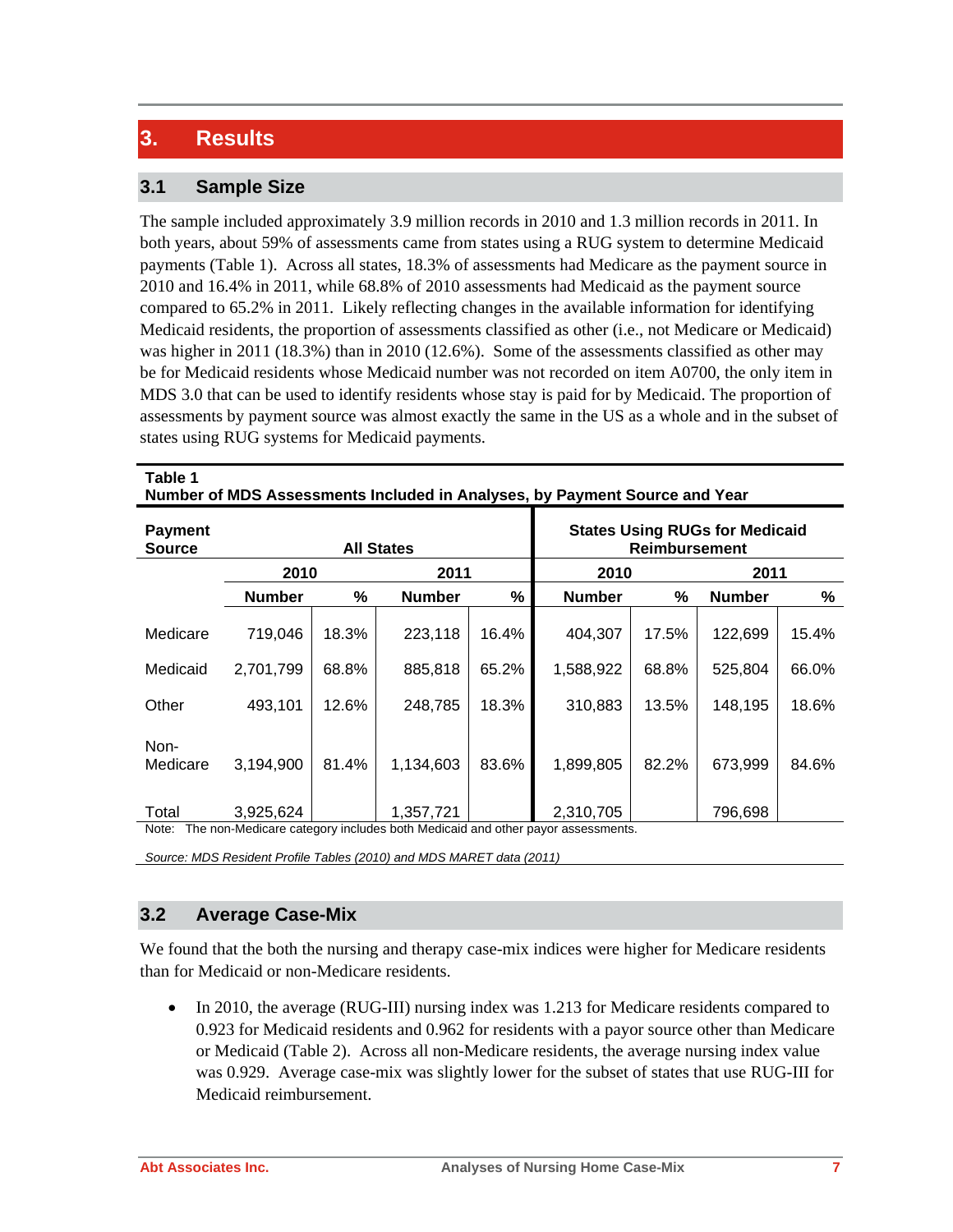- In 2011, using RUG-III, the average nursing index was 1.168 for Medicare residents compared to 0.883 for Medicaid residents, and 0.927 for other payor residents. The lower case-mix values may reflect changes in the items used to calculate case-mix in MDS 3.0 such as the changes in the look-back period allowed on MDS 3.0 that results in fewer residents being classified in the extensive services category.<sup>3</sup>
- Using RUG-IV, the average 2011 nursing index was 1.311 for Medicare residents vs. 0.905for Medicaid residents, and 0.955 for other payor residents (Table 3). Across all non-Medicare residents, the average nursing index was 0.916. The higher nursing index values in RUG-IV reflect the differences in RUG-IV that are described in Section 2.2.2. For residents in every RUG-IV group except two (clinically complex and behavioral problems), RUG-IV nursing index values were higher than the RUG-III nursing index values. For some case-mix groups, the magnitude of these differences was considerable:
	- o The average RUG-IV nursing index for residents in a RUG-IV rehabilitation group was 1.308 while the average RUG-III nursing index was 1.178.
	- o For residents in a RUG-IV extensive services group, the average nursing index was 2.16 using the RUG-IV nursing index vs. 1.36 using the RUG-III nursing index. $4$
	- o The average nursing for residents in the "Special Care High" category was 1.24 using the RUG-IV nursing index compared to 1.14 using RUG-III nursing weights.
- As expected, the therapy index for Medicare residents was significantly higher than it was for other payment sources:
	- o In 2010, the average RUG-III therapy index for Medicare residents was 1.335 versus 0.243 for Medicaid residents, and 0.396 for other payor residents. Across all non-Medicare residents, the average therapy index value was 0.267 (Table 2).
	- o In 2011, the RUG-III average therapy index was 1.462, 0.1226 for Medicaid residents, and 0.297 for other payors. The average therapy index value was more than 11 times higher for Medicare residents than for non-Medicare residents, considerably higher than the Medicare-Medicaid difference observed in 2010 with MDS 2.0 data. It is not possible to determine the extent to which this represents real change vs. changes related to the transition to MDS 3.0 or in how residents were selected in the Resident Profile Tables and MARET data.

l

 $3$  In addition, under RUG-IV, concurrent therapy minutes are allocated among the patients instead of being counted as one-on-one therapy minutes. Unlike its predecessor, the MDS 3.0 separately collects information on individual therapy minutes separately from concurrent therapy and group minutes.

<sup>&</sup>lt;sup>4</sup> Note that there were some major changes to the definition of the extensive services category in RUG-III and RUG-IV, resulting in higher nursing index values under RUG-IV. Under RUG-IV, extensive services only include residents who need respiratory care only (e.g., post admission ventilator/respirator care, tracheotomy care, and a new category for "infection isolation"). As a result, there are considerable differences in residents classified as extensive services under RUG-III and RUG-IV.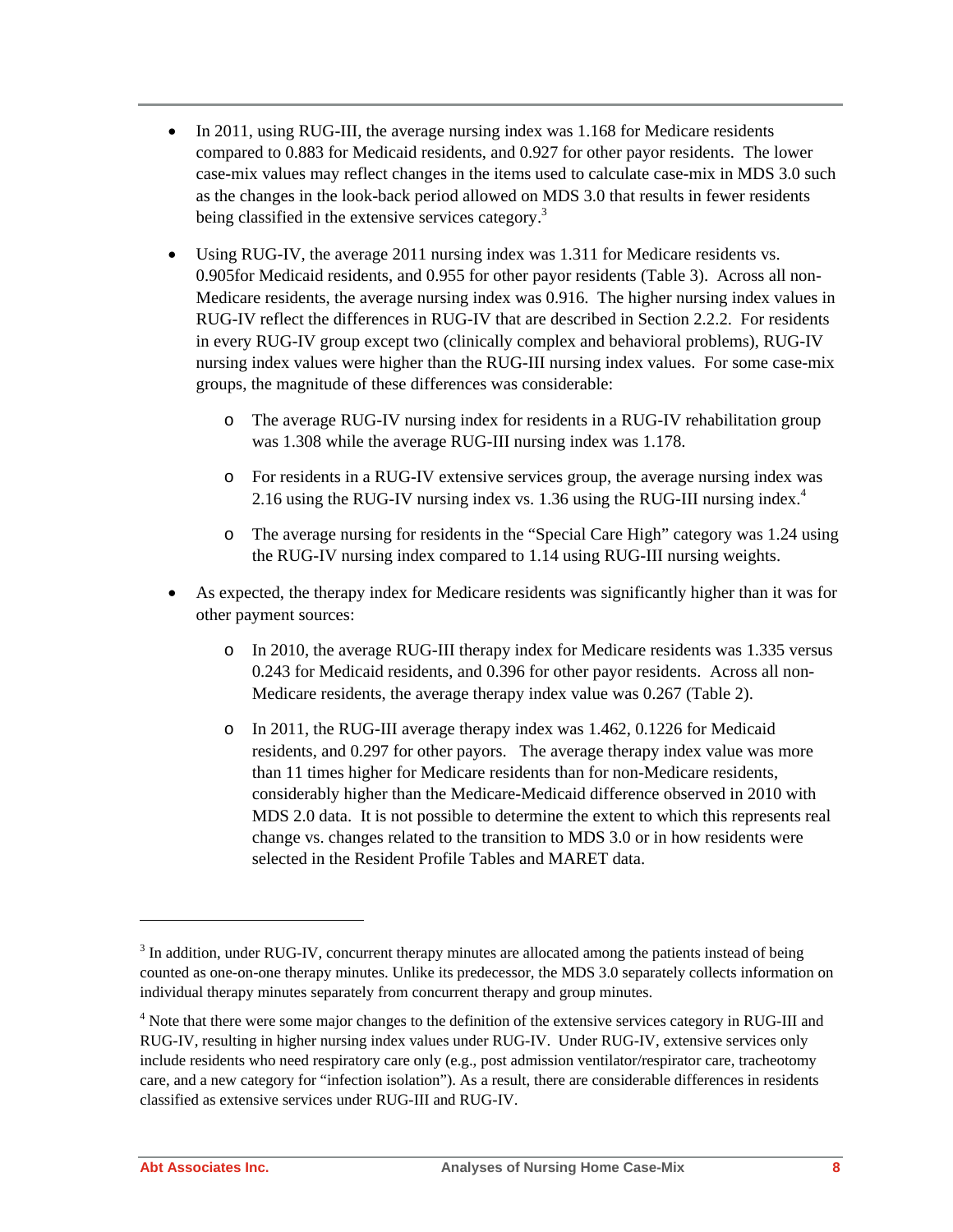o Using RUG-IV, the average therapy index was 1.224 for Medicare residents compared to 0.097 for Medicaid residents, and 0.234 for residents with another payor source (Table 3). The lower average therapy index reflects the change made to how concurrent therapy is counted under RUG-IV (see Section 2.2.2). The average therapy index across all non-Medicare residents was 0.127.

#### **Table 2 Average Nursing and Therapy Index, by Payment Source and Year (RUG-III)**

| <b>Payment</b><br><b>Source</b> |                                                           |       | <b>All States</b>              |                                                                                     | <b>States Using RUGs for Medicaid</b><br><b>Reimbursement</b> |       |                                |                                |  |  |
|---------------------------------|-----------------------------------------------------------|-------|--------------------------------|-------------------------------------------------------------------------------------|---------------------------------------------------------------|-------|--------------------------------|--------------------------------|--|--|
|                                 |                                                           | 2010  | 2011                           |                                                                                     |                                                               | 2010  | 2011                           |                                |  |  |
|                                 | <b>Nursing</b><br>Therapy<br><b>Index</b><br><b>Index</b> |       | <b>Nursing</b><br><b>Index</b> | <b>Therapy</b><br><b>Index</b>                                                      | <b>Nursing</b><br>Therapy<br><b>Index</b><br><b>Index</b>     |       | <b>Nursing</b><br><b>Index</b> | <b>Therapy</b><br><b>Index</b> |  |  |
| Medicare                        | 1.213                                                     | 1.335 | 1.168                          | 1.462                                                                               | 1.207                                                         | 1.295 | 1.165                          | 1.419                          |  |  |
| Medicaid                        | 0.923                                                     | 0.243 | 0.883                          | 0.126                                                                               | 0.939                                                         | 0.265 | 0.901                          | 0.159                          |  |  |
| Other                           | 0.962                                                     | 0.396 | 0.927                          | 0.297                                                                               | 0.958                                                         | 0.388 | 0.923                          | 0.290                          |  |  |
| Non-<br>Medicare                | 0.929                                                     | 0.267 | 0.893                          | 0.163                                                                               | 0.942                                                         | 0.285 | 0.906                          | 0.188                          |  |  |
|                                 |                                                           |       |                                | Note: The non-Medicare category includes both Medicaid and other payor assessments. |                                                               |       |                                |                                |  |  |

*Source: MDS Resident Profile Tables (2010) and MDS MARET data (2011)*

| Table 3<br><b>RUG-IV Average Nursing and Therapy Index by Payment Source</b> |                                                                                     |                                |                                                               |                      |  |  |  |  |  |  |
|------------------------------------------------------------------------------|-------------------------------------------------------------------------------------|--------------------------------|---------------------------------------------------------------|----------------------|--|--|--|--|--|--|
|                                                                              | <b>All States</b>                                                                   |                                | <b>States Using RUGs for Medicaid</b><br><b>Reimbursement</b> |                      |  |  |  |  |  |  |
|                                                                              |                                                                                     | 2011                           |                                                               | 2011                 |  |  |  |  |  |  |
| <b>Payment</b><br><b>Source</b>                                              | <b>Nursing</b><br><b>Index</b>                                                      | <b>Therapy</b><br><b>Index</b> | <b>Nursing Index</b>                                          | <b>Therapy Index</b> |  |  |  |  |  |  |
| Medicare                                                                     | 1.311                                                                               | 1.224                          | 1.303                                                         | 1.190                |  |  |  |  |  |  |
| Medicaid                                                                     | 0.905                                                                               | 0.097                          | 0.923                                                         | 0.122                |  |  |  |  |  |  |
| Other                                                                        | 0.955                                                                               | 0.234                          | 0.959                                                         | 0.228                |  |  |  |  |  |  |
|                                                                              |                                                                                     |                                |                                                               |                      |  |  |  |  |  |  |
| Non-Medicare                                                                 | 0.916                                                                               | 0.127                          | 0.931                                                         | 0.145                |  |  |  |  |  |  |
|                                                                              | Note: The non-Medicare category includes both Medicaid and other payor assessments. |                                |                                                               |                      |  |  |  |  |  |  |

*Source: MDS Resident Profile Tables (2010) and MDS MARET data (2011)*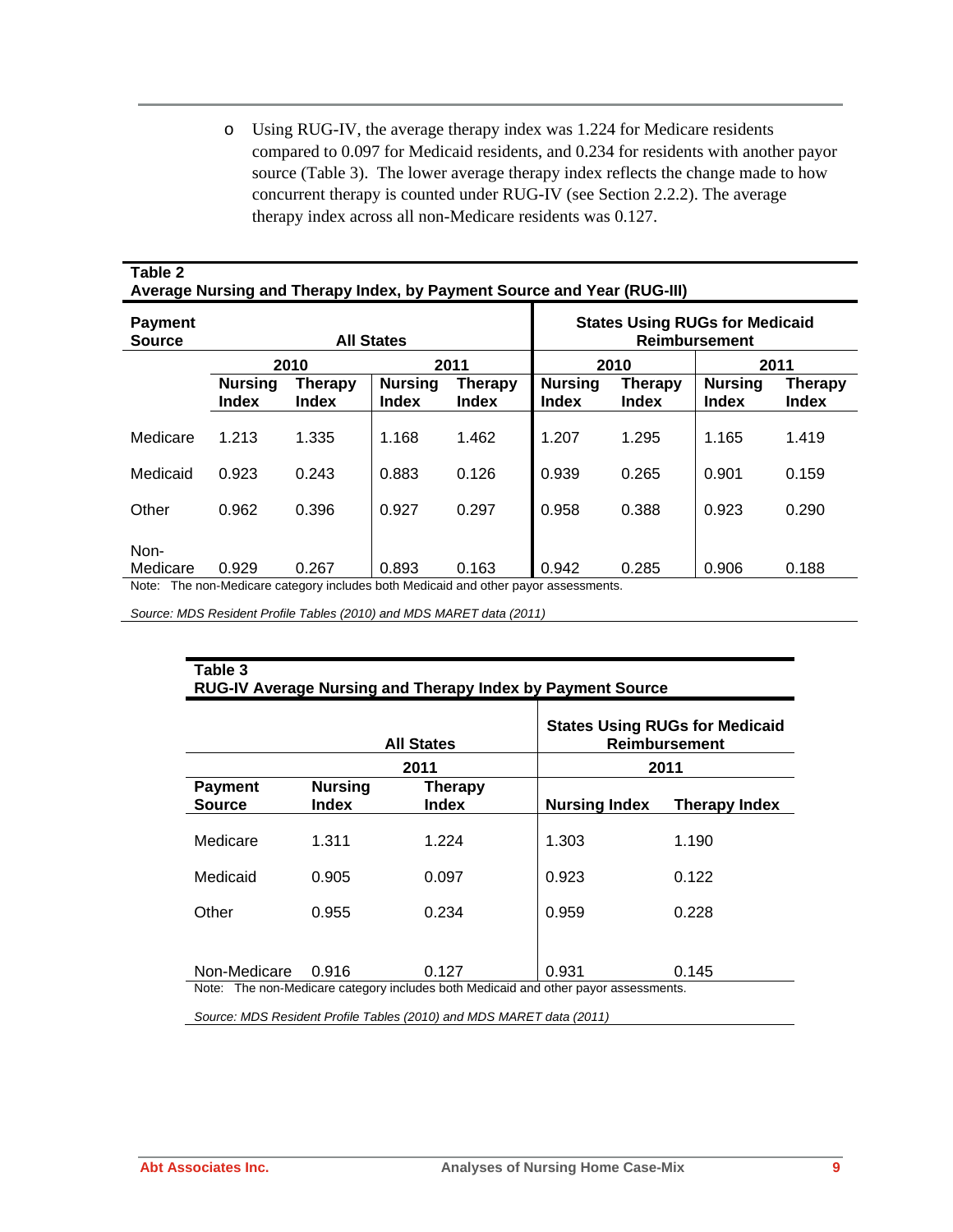#### **3.3 Ratios of Medicare to Non-Medicare Case-Mix**

Using the figures in Tables 2 and 3 above, we calculated the ratio of Medicare to non-Medicare, average case-mix.

- Using RUG-III, the ratio of the Medicare to the non-Medicare nursing index was 1.306 in 2010 and 1.308 in 2011 (Table 4). Using RUG-IV for 2011, this ratio increased to 1.431 (Table 5).
- Using RUG-III, we find little change in the ratio of the Medicare to Medicaid nursing index, which increased from 1.314 in 2010 to 1.323 in 2011 (Table 4).
- This ratio was 1.449 using RUG-IV, a higher value than what we observed using RUG-III (Table 5). Given the improvements reflected in RUG-IV (see discussion in Section 2.2.2), the RUG-IV results likely give more accurate information on the relative weights for Medicare and Medicaid patients, although it must be noted that both RUG-III and RUG-IV were designed to predict resource use requirements for Medicare patients, and most of the changes reflected in RUG-IV do not affect non-Medicare patients (although they do affect our estimates of the Medicare to non-Medicare nursing index) .
- The nursing index ratios in the states using a RUG system for the Medicaid program were slightly lower than for the entire U.S. Using MDS 2.0, the Medicare to non-Medicare ratio was 1.281 in 2010 and 1.286 in 2011 (Table 4).
- The ratios for therapy indices were much higher than the nursing ratios. Using RUG-III, the ratio of the Medicare to non-Medicare therapy index increased from 5.000 in 2010 to 8.969 in 2011. There was also a large change in the RUG-III Medicare to Medicaid therapy index ratio, which increased from 5.494 in 2010 to 11.603 in 2011. These differences are mainly due to a lower percentage of non-Medicare patients in a RUG-II rehabilitation group, which decreased from 22.7% in 2010 to 14.3% in 2011, while the proportion of Medicare patients in a RUG-III rehabilitation group increased from 82.6% to 87.8%. It is not clear the extent to which this reflects differences in how we define Medicare and non-Medicare patients in the MDS 2.0 data or other changes such as differences in how therapy minutes are recorded on the MDS 3.0 (see Section 2.2.2) , which may have differential impacts for Medicare and non-Medicare residents.
- As with the nursing index ratios, the ratios were smaller in the states with a RUG-based system for their Medicaid payments.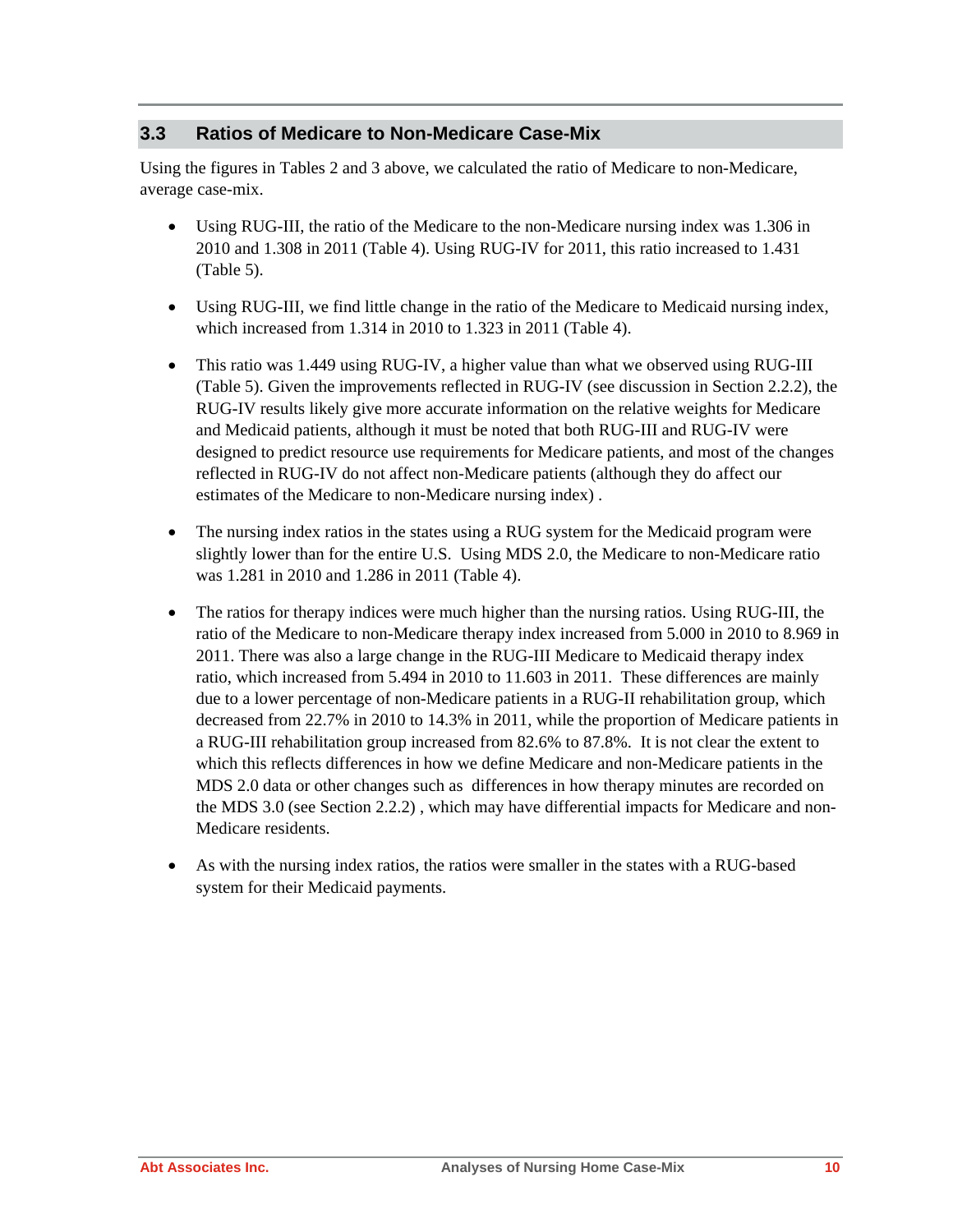| Table 4<br>Ratio of Non-Medicare to Medicare Case-mix (RUG-III) |                   |        |                                                                                   |       |  |  |  |  |
|-----------------------------------------------------------------|-------------------|--------|-----------------------------------------------------------------------------------|-------|--|--|--|--|
|                                                                 | <b>All States</b> |        | <b>States Using</b><br><b>RUGs for</b><br><b>Medicaid</b><br><b>Reimbursement</b> |       |  |  |  |  |
|                                                                 | 2010              | 2011   | 2010                                                                              | 2011  |  |  |  |  |
| <b>Nursing Index</b>                                            |                   |        |                                                                                   |       |  |  |  |  |
| Ratio of Medicare to Non-Medicare                               | 1.306             | 1.308  | 1.281                                                                             | 1.286 |  |  |  |  |
| Ratio of Medicare to Medicaid                                   | 1.314             | 1.323  | 1.285                                                                             | 1.293 |  |  |  |  |
| Ratio of Medicare to Other                                      | 1.261             | 1.260  | 1.260                                                                             | 1.262 |  |  |  |  |
| Therapy Index                                                   |                   |        |                                                                                   |       |  |  |  |  |
| Ratio of Medicare to Non-Medicare                               | 5.000             | 8.969  | 4.544                                                                             | 7.548 |  |  |  |  |
| Ratio of Medicare to Medicaid                                   | 5.494             | 11.603 | 4.887                                                                             | 4.893 |  |  |  |  |
| Ratio of Medicare to Other<br>$\cdots$                          | 3.371             | 4.923  | 3.338                                                                             | 8.925 |  |  |  |  |

Note: The non-Medicare category includes both Medicaid and other payor assessments.

*Source: MDS Resident Profile Tables (2010) and MDS MARET data (2011)*

| Table 5                                             |                   |                                                           |
|-----------------------------------------------------|-------------------|-----------------------------------------------------------|
| Ratio of Non-Medicare to Medicare Case-mix (RUG-IV) |                   |                                                           |
|                                                     | <b>All States</b> | <b>States Using RUGs</b><br>for Medicaid<br>Reimbursement |
|                                                     | 2011              | 2011                                                      |
| <b>Nursing Index</b>                                |                   |                                                           |
| Ratio of Medicare to Non-<br>Medicare               | 1.431             | 1.400                                                     |
| Ratio of Medicare to Medicaid                       | 1.449             | 1.412                                                     |
| Ratio of Medicare to Other                          | 1.373             | 1.359                                                     |
| Therapy Index                                       |                   |                                                           |
| Ratio of Medicare to Non-<br>Medicare               | 9.638             | 8.207                                                     |
| Ratio of Medicare to Medicaid                       | 12.619            | 9.754                                                     |
| Ratio of Medicare to Other                          | 5.231             | 5.219                                                     |
|                                                     |                   |                                                           |

Note: The non-Medicare category includes both Medicaid and other payor assessments.

*Source: MDS Resident Profile Tables (2010) and MDS MARET data (2011)*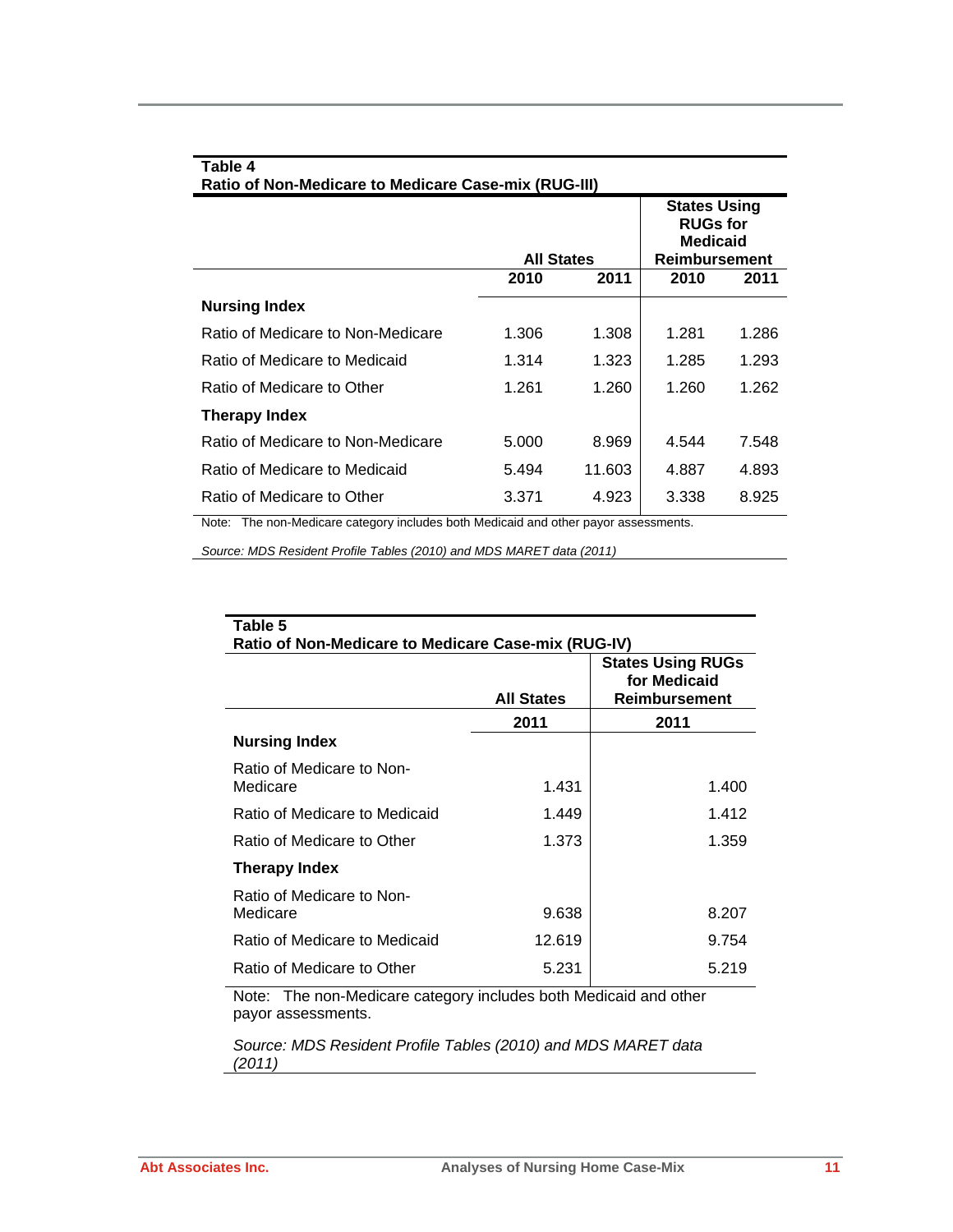#### **3.4 Results by State**

Tables 6 through 11 contain nursing and therapy index values by state. These tables demonstrate considerable variation across states in the index values in both 2010 and 2011.

- In 2010, the average Medicare nursing index ranged from 1.134 in Oklahoma to 1.275 in New Jersey. The average Medicaid nursing index ranged from 0.801 in Oklahoma to 1.127 in Puerto Rico. The average other payor nursing index ranged from 0.845 in Oklahoma to 1.583 in Puerto Rico. The average non-Medicare nursing index ranged from 0.810 in Oklahoma to 1.292 in Puerto Rico.
- In 2010, the average Medicare therapy index ranged from 0.661 in North Dakota to 1.635 in Utah. The average Medicaid therapy index ranged from 0.060 in Alaska to 0.469 in Pennsylvania. The average other payor therapy index ranged from 0.130 in Montana to 0.566 in Florida. The average non-Medicare therapy index ranged from 0.073 in Alaska to 0.492 in Pennsylvania.
- In 2011, the average RUG-III Medicare nursing index ranged from 0.997 in the Virgin Islands to 1.482 in Illinois. The average RUG-III Medicaid nursing index ranged from 0.777 in Oklahoma to 0.982 in Ohio. The average other payor RUG-III nursing index ranged from 0.731 in the Virgin Islands to 1.087 in Nevada. The average non-Medicare RUG-III nursing index ranged from 0.773 in the U.S. Virgin Islands to 0.992 in Ohio.
- In 2011, the average RUG-III Medicare therapy index ranged from 0.711 in Alaska to 1.734 in Utah. The average RUG-III Medicaid therapy index ranged from 0.091 in North Dakota to 0.372 in Wyoming. The average other payor RUG-III therapy index ranged from 0.047 in North Dakota to 0.480 in Florida. The average RUG-III non-Medicare therapy index ranged from 0.03 in North Dakota to 0.309 in Ohio.
- Using RUG-IV case-mix weights, the average Medicare nursing index in 2011 ranged from 0.960 in the Puerto Rico to 1.401 in Utah. The average Medicaid nursing index ranged from 0.761 in Oklahoma to 1.025in Pennsylvania. The average other payor nursing index ranged from 0.751 in the Virgin Islands to 1.103 in Nevada. The average non-Medicare nursing index ranged from 0.775 in Oklahoma to 1.036 in Pennsylvania.
- In 2011, the average RUG-IV Medicare therapy index ranged from 0.550 in North Dakota to 1.459 in Utah. The average RUG-IV Medicaid therapy index ranged from 0.031 in Alaska to 0.198 in Ohio. The average other payor RUG-IV therapy index ranged from 0.036 in North Dakota to 0.377 in Arizona. The average RUG-IV non-Medicare therapy index ranged from 0.024 Alaska to 0.236 in Ohio.

Because we have no "gold standard" to use for assessing the accuracy of state MDS assessments, it is not possible to determine the extent to which these across-state differences reflect MDS coding issues in some states, versus true differences in patient acuity across states.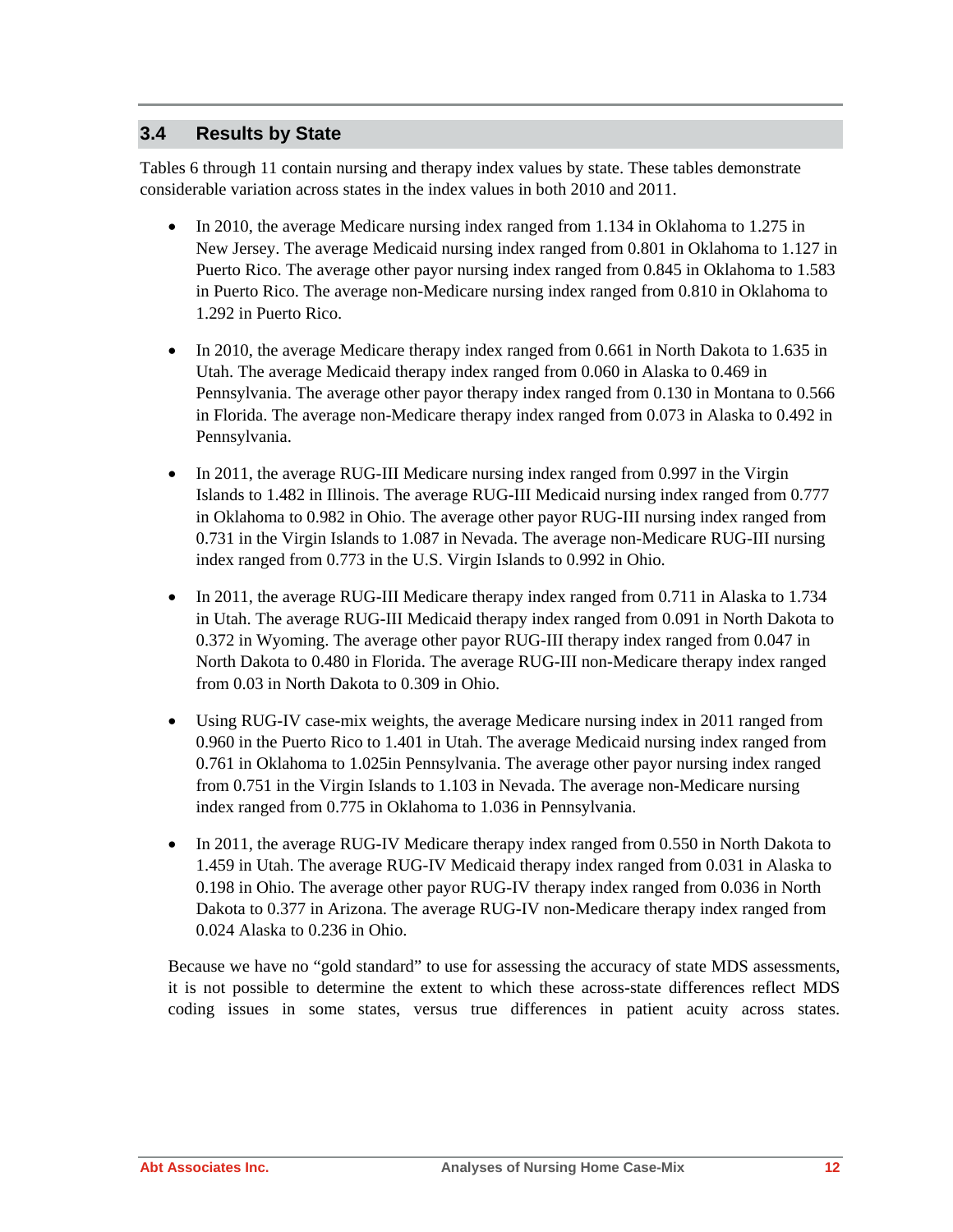#### **Table 6 Nursing Index Values by State, 2010**

|                         |         |                            | <b>Ratio</b>          |                 |                 | <b>Average Nursing Index (RUG-III)</b> |       |                 |
|-------------------------|---------|----------------------------|-----------------------|-----------------|-----------------|----------------------------------------|-------|-----------------|
|                         |         | <b>Medicare</b><br>to Non- | <b>Medicare</b><br>to | <b>Medicare</b> |                 |                                        |       | Non-            |
| <b>State</b>            | N       | <b>Medicare</b>            | <b>Medicaid</b>       | to Other        | <b>Medicare</b> | <b>Medicaid</b>                        | Other | <b>Medicare</b> |
|                         |         |                            |                       |                 |                 |                                        |       |                 |
| Alabama                 | 65,078  | 1.342                      | 1.350                 | 1.269           | 1.197           | 0.887                                  | 0.943 | 0.892           |
| Alaska                  | 1,728   | 1.369                      | 1.375                 | 1.314           | 1.250           | 0.909                                  | 0.951 | 0.913           |
| Arizona                 | 31,231  | 1.306                      | 1.320                 | 1.204           | 1.229           | 0.931                                  | 1.021 | 0.941           |
| Arkansas                | 52,765  | 1.394                      | 1.399                 | 1.352           | 1.188           | 0.849                                  | 0.879 | 0.852           |
| California              | 282,645 | 1.320                      | 1.334                 | 1.239           | 1.243           | 0.932                                  | 1.003 | 0.942           |
| Colorado                | 44,995  | 1.335                      | 1.345                 | 1.293           | 1.192           | 0.886                                  | 0.922 | 0.893           |
| Connecticut             | 72,177  | 1.357                      | 1.371                 | 1.266           | 1.182           | 0.862                                  | 0.934 | 0.871           |
| Delaware                | 11,913  | 1.367                      | 1.372                 | 1.345           | 1.206           | 0.879                                  | 0.897 | 0.882           |
| D.C.                    | 7,087   | 1.274                      | 1.277                 | 1.248           | 1.194           | 0.935                                  | 0.957 | 0.937           |
| Florida                 | 201,850 | 1.309                      | 1.330                 | 1.207           | 1.246           | 0.937                                  | 1.032 | 0.952           |
| Georgia                 | 98,101  | 1.285                      | 1.289                 | 1.247           | 1.218           | 0.945                                  | 0.977 | 0.948           |
| Hawaii                  | 10,499  | 1.293                      | 1.298                 | 1.265           | 1.214           | 0.935                                  | 0.960 | 0.939           |
| Idaho                   | 12,419  | 1.265                      | 1.269                 | 1.239           | 1.218           | 0.960                                  | 0.983 | 0.963           |
| Illinois                | 210,183 | 1.400                      | 1.428                 | 1.296           | 1.187           | 0.831                                  | 0.916 | 0.848           |
| Indiana                 | 12,419  | 1.225                      | 1.222                 | 1.238           | 1.182           | 0.967                                  | 0.955 | 0.965           |
| lowa                    | 71,735  | 1.414                      | 1.404                 | 1.427           | 1.216           | 0.866                                  | 0.852 | 0.860           |
| Kansas                  | 53,858  | 1.348                      | 1.350                 | 1.345           | 1.162           | 0.861                                  | 0.864 | 0.862           |
| Kentucky                | 66,078  | 1.256                      | 1.259                 | 1.236           | 1.235           | 0.981                                  | 0.999 | 0.983           |
| Louisiana               | 72,732  | 1.282                      | 1.285                 | 1.251           | 1.145           | 0.891                                  | 0.915 | 0.893           |
| Maine                   | 17,596  | 1.224                      | 1.224                 | 1.217           | 1.197           | 0.978                                  | 0.984 | 0.978           |
| Maryland                | 69,297  | 1.321                      | 1.333                 | 1.275           | 1.230           | 0.923                                  | 0.965 | 0.931           |
| Massachusetts           | 116,795 | 1.346                      | 1.365                 | 1.243           | 1.222           | 0.895                                  | 0.983 | 0.908           |
| Michigan                | 113,435 | 1.311                      | 1.327                 | 1.176           | 1.197           | 0.902                                  | 1.018 | 0.913           |
| Minnesota               | 81,872  | 1.340                      | 1.351                 | 1.302           | 1.213           | 0.898                                  | 0.932 | 0.905           |
| Mississippi             | 46,528  | 1.254                      | 1.258                 | 1.186           | 1.150           | 0.914                                  | 0.970 | 0.917           |
| Missouri                | 106,847 | 1.397                      | 1.404                 | 1.354           | 1.171           | 0.834                                  | 0.865 | 0.838           |
| Montana                 | 13,849  | 1.402                      | 1.412                 | 1.376           | 1.193           | 0.845                                  | 0.867 | 0.851           |
| Nebraska                | 35,527  | 1.335                      | 1.335                 | 1.336           | 1.188           | 0.890                                  | 0.889 | 0.890           |
| Nevada                  | 13,025  | 1.286                      | 1.326                 | 1.147           | 1.232           | 0.929                                  | 1.074 | 0.958           |
| <b>New</b><br>Hampshire | 19,504  | 1.285                      | 1.289                 | 1.258           | 1.160           | 0.900                                  | 0.922 | 0.903           |

Τ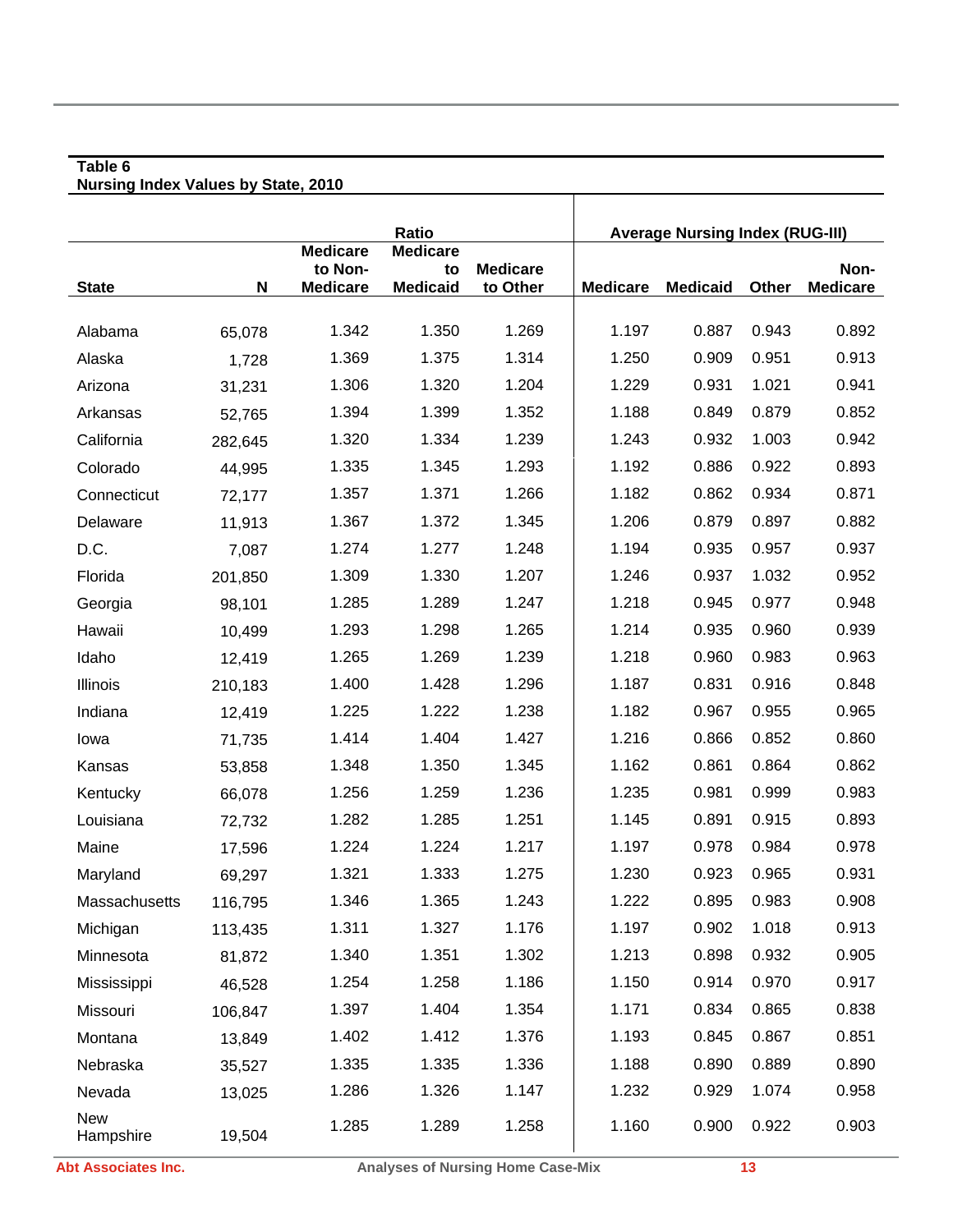**Nursing Index Values by State, 2010** 

|                |         |                                               | <b>Ratio</b>                             |                             |                 | <b>Average Nursing Index (RUG-III)</b> |                |                         |
|----------------|---------|-----------------------------------------------|------------------------------------------|-----------------------------|-----------------|----------------------------------------|----------------|-------------------------|
| <b>State</b>   | N       | <b>Medicare</b><br>to Non-<br><b>Medicare</b> | <b>Medicare</b><br>to<br><b>Medicaid</b> | <b>Medicare</b><br>to Other | <b>Medicare</b> | <b>Medicaid</b>                        | Other          | Non-<br><b>Medicare</b> |
| New Jersey     | 125,443 | 1.389                                         | 1.409                                    | 1.287                       | 1.275           | 0.905                                  | 0.991          | 0.918                   |
| New Mexico     | 16,141  | 1.326                                         | 1.323                                    | 1.342                       | 1.180           | 0.892                                  | 0.879          | 0.890                   |
| New York       | 301,430 | 1.268                                         | 1.278                                    | 1.188                       | 1.226           | 0.959                                  | 1.032          | 0.967                   |
| North Carolina | 106,329 | 1.239                                         | 1.241                                    | 1.232                       | 1.196           | 0.964                                  | 0.971          | 0.965                   |
| North Dakota   | 16,316  | 1.417                                         | 1.420                                    | 1.408                       | 1.214           | 0.855                                  | 0.862          | 0.857                   |
| Ohio           | 219,567 | 1.258                                         | 1.266                                    | 1.208                       | 1.248           | 0.986                                  | 1.033          | 0.992                   |
| Oklahoma       | 54,057  | 1.400                                         | 1.416                                    | 1.342                       | 1.134           | 0.801                                  | 0.845          | 0.810                   |
| Oregon         | 20,677  | 1.341                                         | 1.347                                    | 1.317                       | 1.259           | 0.935                                  | 0.956          | 0.939                   |
| Pennsylvania   | 225,606 | 1.199                                         | 1.202                                    | 1.191                       | 1.245           | 1.036                                  | 1.045          | 1.038                   |
| Puerto Rico    | 901     | 0.913                                         | 1.046                                    | 0.745                       | 1.179           | 1.127                                  | 1.583          | 1.292                   |
| Rhode Island   | 22,409  | 1.352                                         | 1.400                                    | 1.208                       | 1.187           | 0.848                                  | 0.983          | 0.878                   |
| South Carolina | 48,442  | 1.316                                         | 1.320                                    | 1.297                       | 1.183           | 0.896                                  | 0.912          | 0.899                   |
| South Dakota   | 18,243  | 1.365                                         | 1.368                                    | 1.357                       | 1.183           | 0.865                                  | 0.872          | 0.867                   |
| Tennessee      | 90,171  | 1.337                                         | 1.346                                    | 1.268                       | 1.222           | 0.908                                  | 0.964          | 0.914                   |
| Texas          | 272,697 | 1.284                                         | 1.282                                    | 1.314                       | 1.179           | 0.920                                  | 0.897          | 0.918                   |
| Utah           | 15,032  | 1.264                                         | 1.270                                    | 1.240                       | 1.231           | 0.969                                  | 0.993          | 0.974                   |
| Vermont        | 8,260   | 1.282                                         | 1.281                                    | 1.300                       | 1.208           | 0.943                                  | 0.929          | 0.942                   |
| Virgin Islands | 22      | 1.504                                         | 1.504                                    |                             | 1.253           | 0.833                                  | $\blacksquare$ | 0.833                   |
| Virginia       | 79,475  | 1.292                                         | 1.300                                    | 1.256                       | 1.217           | 0.936                                  | 0.969          | 0.942                   |
| Washington     | 51,107  | 1.254                                         | 1.261                                    | 1.223                       | 1.251           | 0.992                                  | 1.023          | 0.998                   |
| West Virginia  | 27,571  | 1.288                                         | 1.292                                    | 1.241                       | 1.231           | 0.953                                  | 0.992          | 0.956                   |
| Wisconsin      | 86,501  | 1.324                                         | 1.340                                    | 1.270                       | 1.222           | 0.912                                  | 0.962          | 0.923                   |
| Wyoming        | 6,808   | 1.361                                         | 1.374                                    | 1.331                       | 1.154           | 0.840                                  | 0.867          | 0.848                   |

T

Note: The non-Medicare category includes both Medicaid and other payor assessments.

*Source: MDS Resident Profile Tables*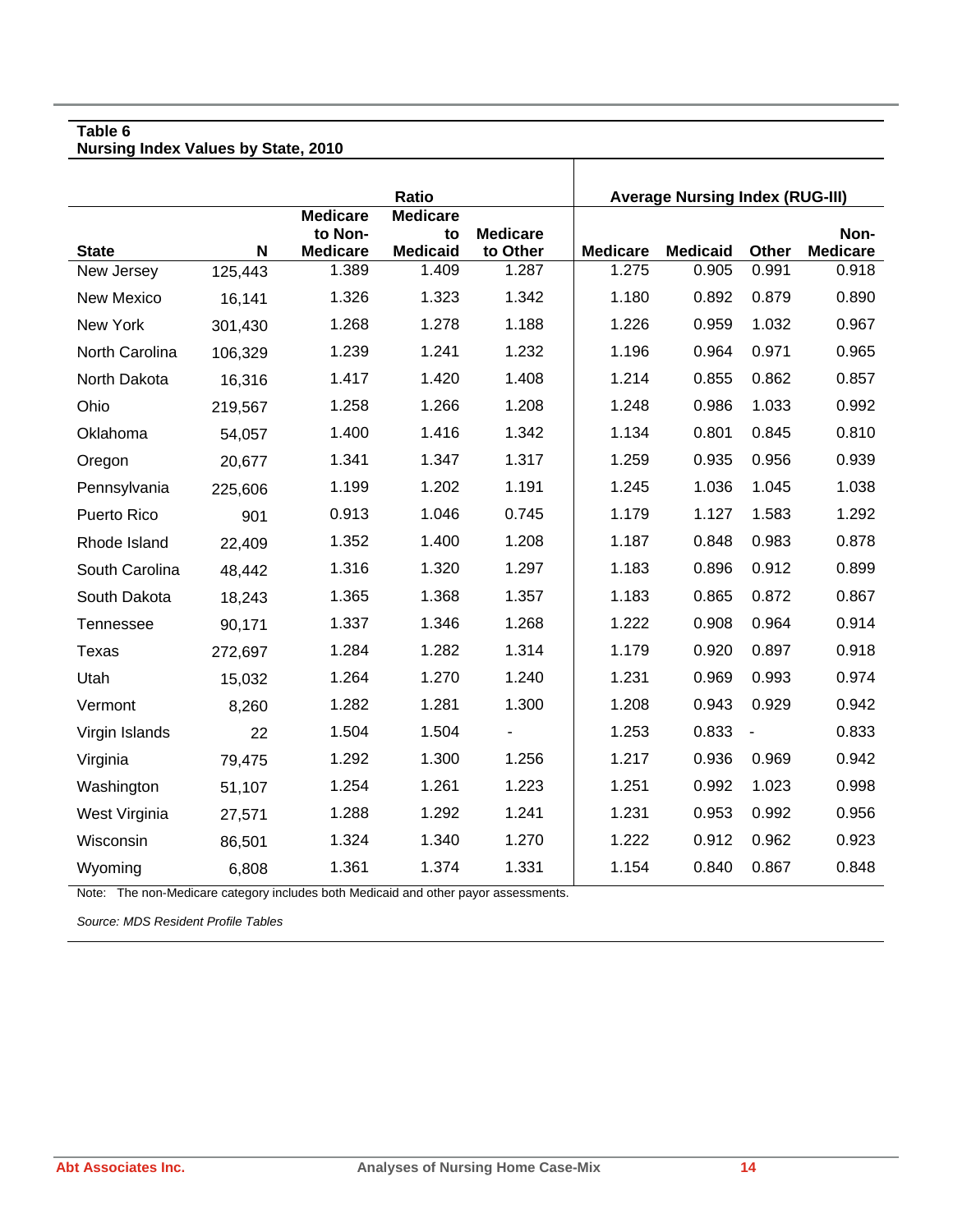#### **Table 7 Therapy Index Values by State, 2010**

|                         |         |                                               | Ratio                                    |                             |                 | <b>Average Therapy Index (RUG-III)</b> |       |                         |
|-------------------------|---------|-----------------------------------------------|------------------------------------------|-----------------------------|-----------------|----------------------------------------|-------|-------------------------|
| <b>State</b>            | N       | <b>Medicare</b><br>to Non-<br><b>Medicare</b> | <b>Medicare</b><br>to<br><b>Medicaid</b> | <b>Medicare</b><br>to Other | <b>Medicare</b> | <b>Medicaid</b>                        | Other | Non-<br><b>Medicare</b> |
| Alabama                 | 65,078  | 5.838                                         | 6.308                                    | 3.439                       | 1.331           | 0.211                                  | 0.387 | 0.228                   |
| Alaska                  | 1,728   | 9.164                                         | 11.150                                   | 3.717                       | 0.669           | 0.060                                  | 0.180 | 0.073                   |
| Arizona                 | 31,231  | 6.608                                         | 7.929                                    | 2.862                       | 1.348           | 0.170                                  | 0.471 | 0.204                   |
| Arkansas                | 52,765  | 5.956                                         | 6.231                                    | 4.006                       | 1.346           | 0.216                                  | 0.336 | 0.226                   |
| California              | 282,645 | 5.950                                         | 6.670                                    | 3.489                       | 1.434           | 0.215                                  | 0.411 | 0.241                   |
| Colorado                | 44,995  | 7.668                                         | 8.604                                    | 5.168                       | 1.411           | 0.164                                  | 0.273 | 0.184                   |
| Connecticut             | 72,177  | 7.184                                         | 8.723                                    | 3.224                       | 0.977           | 0.112                                  | 0.303 | 0.136                   |
| Delaware                | 11,913  | 7.673                                         | 8.390                                    | 5.339                       | 1.527           | 0.182                                  | 0.286 | 0.199                   |
| D.C.                    | 7,087   | 5.720                                         | 5.942                                    | 4.221                       | 1.224           | 0.206                                  | 0.290 | 0.214                   |
| Florida                 | 201,850 | 4.869                                         | 5.546                                    | 2.890                       | 1.636           | 0.295                                  | 0.566 | 0.336                   |
| Georgia                 | 98,101  | 5.288                                         | 5.558                                    | 3.557                       | 1.195           | 0.215                                  | 0.336 | 0.226                   |
| Hawaii                  | 10,499  | 8.667                                         | 10.078                                   | 5.306                       | 1.300           | 0.129                                  | 0.245 | 0.150                   |
| Idaho                   | 12,419  | 5.280                                         | 5.774                                    | 3.525                       | 1.357           | 0.235                                  | 0.385 | 0.257                   |
| Illinois                | 210,183 | 6.686                                         | 8.388                                    | 3.761                       | 1.384           | 0.165                                  | 0.368 | 0.207                   |
| Indiana                 | 12,419  | 4.201                                         | 4.546                                    | 3.119                       | 1.441           | 0.317                                  | 0.462 | 0.343                   |
| lowa                    | 71,735  | 7.471                                         | 8.912                                    | 5.976                       | 1.016           | 0.114                                  | 0.170 | 0.136                   |
| Kansas                  | 53,858  | 6.585                                         | 7.173                                    | 5.332                       | 1.205           | 0.168                                  | 0.226 | 0.183                   |
| Kentucky                | 66,078  | 3.895                                         | 4.198                                    | 2.650                       | 1.293           | 0.308                                  | 0.488 | 0.332                   |
| Louisiana               | 72,732  | 4.119                                         | 4.212                                    | 3.197                       | 1.314           | 0.312                                  | 0.411 | 0.319                   |
| Maine                   | 17,596  | 5.237                                         | 5.463                                    | 3.590                       | 1.393           | 0.255                                  | 0.388 | 0.266                   |
| Maryland                | 69,297  | 5.582                                         | 6.465                                    | 3.374                       | 1.390           | 0.215                                  | 0.412 | 0.249                   |
| Massachusetts           | 116,795 | 5.615                                         | 6.720                                    | 2.934                       | 1.297           | 0.193                                  | 0.442 | 0.231                   |
| Michigan                | 113,435 | 5.648                                         | 6.379                                    | 2.646                       | 1.429           | 0.224                                  | 0.540 | 0.253                   |
| Minnesota               | 81,872  | 5.514                                         | 6.247                                    | 3.697                       | 0.987           | 0.158                                  | 0.267 | 0.179                   |
| Mississippi             | 46,528  | 4.542                                         | 4.680                                    | 2.780                       | 1.390           | 0.297                                  | 0.500 | 0.306                   |
| Missouri                | 106,847 | 6.243                                         | 6.534                                    | 4.619                       | 1.261           | 0.193                                  | 0.273 | 0.202                   |
| Montana                 | 13,849  | 9.511                                         | 11.076                                   | 6.731                       | 0.875           | 0.079                                  | 0.130 | 0.092                   |
| Nebraska                | 35,527  | 6.609                                         | 7.397                                    | 4.857                       | 1.117           | 0.151                                  | 0.230 | 0.169                   |
| Nevada                  | 13,025  | 5.576                                         | 7.146                                    | 2.981                       | 1.422           | 0.199                                  | 0.477 | 0.255                   |
| <b>New</b><br>Hampshire | 19,504  | 6.197                                         | 6.581                                    | 4.576                       | 1.382           | 0.210                                  | 0.302 | 0.223                   |

Τ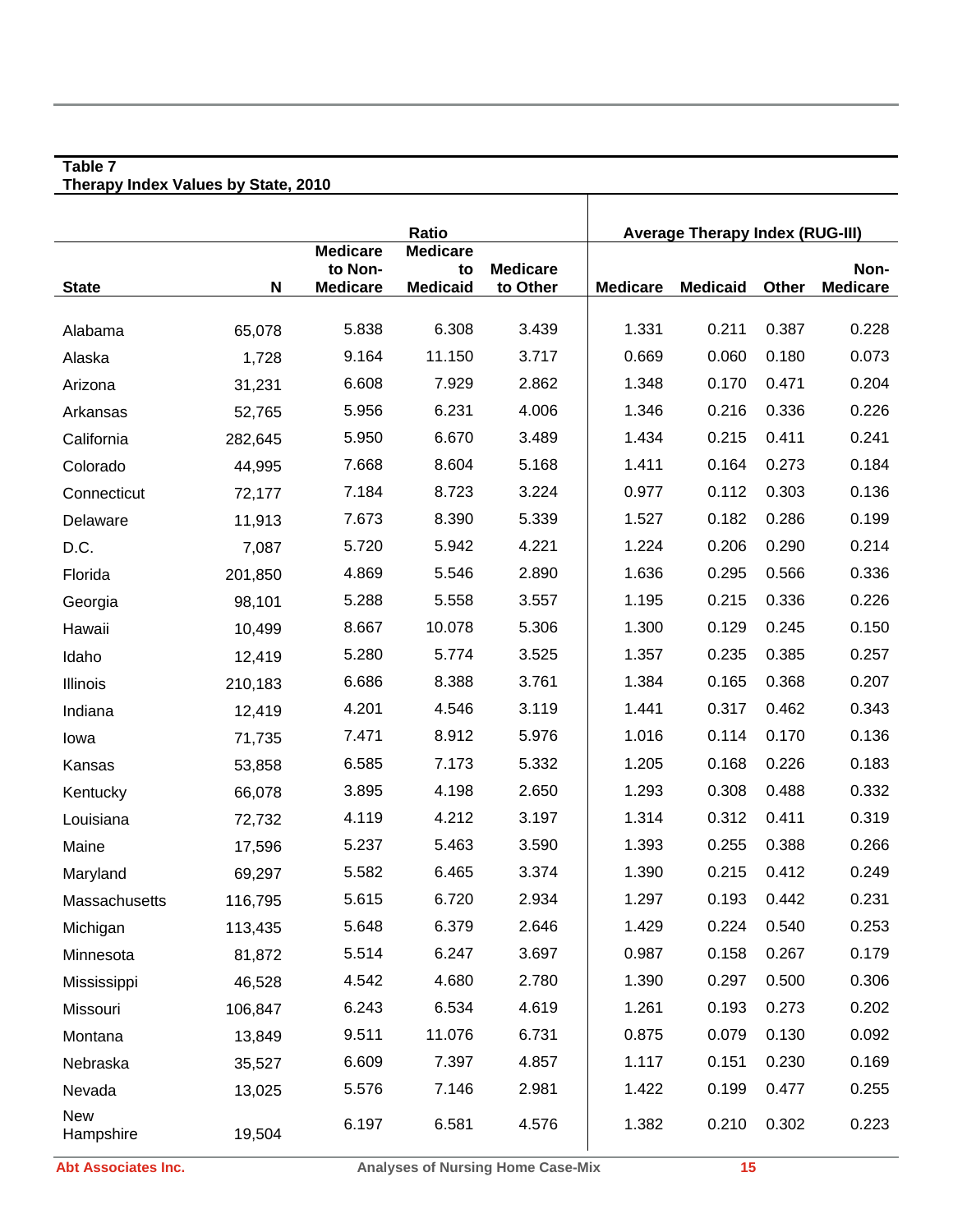**Therapy Index Values by State, 2010** 

|                    |             |                                               | Ratio                                    |                             |                 | <b>Average Therapy Index (RUG-III)</b> |              |                         |
|--------------------|-------------|-----------------------------------------------|------------------------------------------|-----------------------------|-----------------|----------------------------------------|--------------|-------------------------|
| <b>State</b>       | $\mathbf N$ | <b>Medicare</b><br>to Non-<br><b>Medicare</b> | <b>Medicare</b><br>to<br><b>Medicaid</b> | <b>Medicare</b><br>to Other | <b>Medicare</b> | <b>Medicaid</b>                        | <b>Other</b> | Non-<br><b>Medicare</b> |
| New Jersey         | 125,443     | 5.317                                         | 6.180                                    | 3.030                       | 1.409           | 0.228                                  | 0.465        | 0.265                   |
| <b>New Mexico</b>  | 16,141      | 6.340                                         | 6.401                                    | 5.889                       | 1.325           | 0.207                                  | 0.225        | 0.209                   |
| New York           | 301,430     | 4.048                                         | 4.536                                    | 2.162                       | 1.016           | 0.224                                  | 0.470        | 0.251                   |
| North Carolina     | 106,329     | 4.129                                         | 4.367                                    | 2.828                       | 1.284           | 0.294                                  | 0.454        | 0.311                   |
| North Dakota       | 16,316      | 7.264                                         | 8.697                                    | 4.860                       | 0.661           | 0.076                                  | 0.136        | 0.091                   |
| Ohio               | 219,567     | 3.984                                         | 4.315                                    | 2.675                       | 1.450           | 0.336                                  | 0.542        | 0.364                   |
| Oklahoma           | 54,057      | 7.419                                         | 8.429                                    | 4.956                       | 1.239           | 0.147                                  | 0.250        | 0.167                   |
| Oregon             | 20,677      | 6.428                                         | 7.218                                    | 4.063                       | 1.292           | 0.179                                  | 0.318        | 0.201                   |
| Pennsylvania       | 225,606     | 2.783                                         | 2.919                                    | 2.944                       | 1.369           | 0.469                                  | 0.465        | 0.492                   |
| <b>Puerto Rico</b> | 901         | 2.120                                         | 3.876                                    | 1.052                       | 0.810           | 0.209                                  | 0.770        | 0.382                   |
| Rhode Island       | 22,409      | 5.570                                         | 7.810                                    | 2.785                       | 1.359           | 0.174                                  | 0.488        | 0.244                   |
| South Carolina     | 48,442      | 6.770                                         | 7.497                                    | 4.592                       | 1.327           | 0.177                                  | 0.289        | 0.196                   |
| South Dakota       | 18,243      | 7.199                                         | 7.820                                    | 6.073                       | 1.087           | 0.139                                  | 0.179        | 0.151                   |
| Tennessee          | 90,171      | 5.524                                         | 5.833                                    | 3.861                       | 1.359           | 0.233                                  | 0.352        | 0.246                   |
| Texas              | 272,697     | 4.636                                         | 4.700                                    | 4.237                       | 1.377           | 0.293                                  | 0.325        | 0.297                   |
| Utah               | 15,032      | 6.841                                         | 8.472                                    | 4.088                       | 1.635           | 0.193                                  | 0.400        | 0.239                   |
| Vermont            | 8,260       | 5.195                                         | 5.366                                    | 4.141                       | 1.143           | 0.213                                  | 0.276        | 0.220                   |
| Virgin Island      | 22          |                                               |                                          |                             | 0.833           |                                        |              |                         |
| Virginia           | 79,475      | 5.457                                         | 6.052                                    | 3.712                       | 1.277           | 0.211                                  | 0.344        | 0.234                   |
| Washington         | 51,107      | 5.038                                         | 5.841                                    | 3.220                       | 1.320           | 0.226                                  | 0.410        | 0.262                   |
| West Virginia      | 27,571      | 3.852                                         | 4.052                                    | 2.517                       | 1.329           | 0.328                                  | 0.528        | 0.345                   |
| Wisconsin          | 86,501      | 5.071                                         | 5.967                                    | 3.290                       | 1.283           | 0.215                                  | 0.390        | 0.253                   |
| Wyoming            | 6,808       | 8.183                                         | 9.835                                    | 5.733                       | 1.072           | 0.109                                  | 0.187        | 0.131                   |

Note: The non-Medicare category includes both Medicaid and other payor assessments.

*Source: MDS Resident Profile Tables*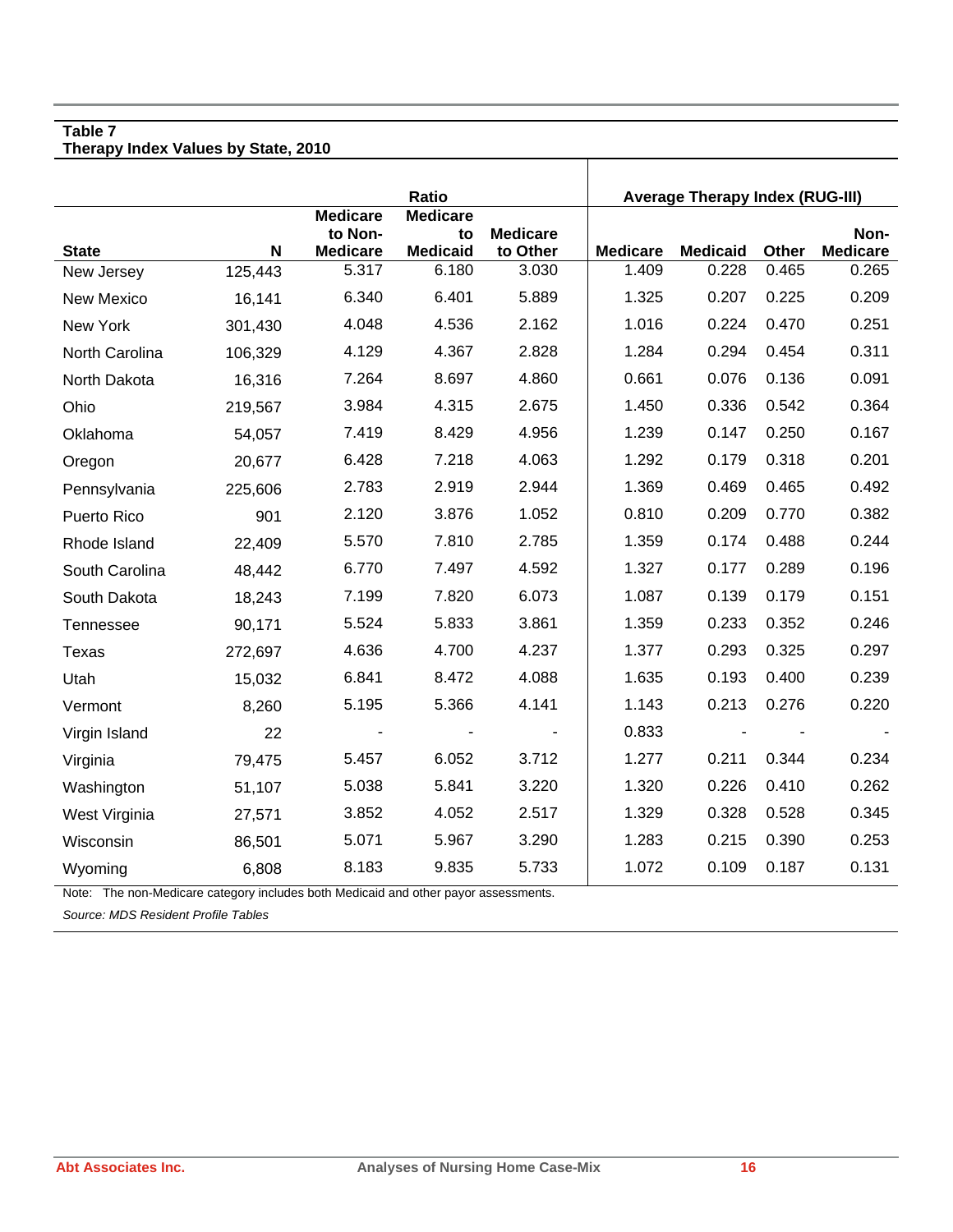#### **Table 8 RUG-III Nursing Index Values by State, 2011**

|                         |             |                            | Ratio                    |                   |                          | <b>Average Nursing Index (RUG-III)</b> |                |                          |
|-------------------------|-------------|----------------------------|--------------------------|-------------------|--------------------------|----------------------------------------|----------------|--------------------------|
|                         |             | <b>Medicare</b><br>to Non- | <b>Medicare</b><br>to    | <b>Medicare</b>   |                          |                                        |                | Non-                     |
| <b>State</b><br>Alabama | N<br>22,232 | <b>Medicare</b><br>1.372   | <b>Medicaid</b><br>1.390 | to Other<br>1.299 | <b>Medicare</b><br>1.165 | <b>Medicaid</b><br>0.838               | Other<br>0.897 | <b>Medicare</b><br>0.849 |
|                         |             |                            |                          |                   |                          |                                        |                |                          |
| Alaska                  | 593         | 1.304                      | 1.323                    | 1.197             | 1.150                    | 0.869                                  | 0.961          | 0.882                    |
| Arizona                 | 11,036      | 1.276                      | 1.332                    | 1.110             | 1.183                    | 0.888                                  | 1.066          | 0.927                    |
| Arkansas                | 17,996      | 1.431                      | 1.442                    | 1.393             | 1.148                    | 0.796                                  | 0.824          | 0.802                    |
| California              | 100,150     | 1.333                      | 1.360                    | 1.219             | 1.204                    | 0.885                                  | 0.988          | 0.903                    |
| Colorado                | 15,388      | 1.334                      | 1.365                    | 1.255             | 1.162                    | 0.851                                  | 0.926          | 0.871                    |
| Connecticut             | 24,481      | 1.371                      | 1.392                    | 1.288             | 1.157                    | 0.831                                  | 0.898          | 0.844                    |
| Delaware                | 4,063       | 1.341                      | 1.361                    | 1.293             | 1.151                    | 0.846                                  | 0.890          | 0.858                    |
| D.C.                    | 2,451       | 1.303                      | 1.303                    | 1.300             | 1.200                    | 0.921                                  | 0.923          | 0.921                    |
| Florida                 | 70,660      | 1.301                      | 1.338                    | 1.177             | 1.176                    | 0.879                                  | 0.999          | 0.904                    |
| Georgia                 | 33,493      | 1.305                      | 1.317                    | 1.237             | 1.171                    | 0.889                                  | 0.947          | 0.897                    |
| Hawaii                  | 3,641       | 1.539                      | 1.564                    | 1.474             | 1.411                    | 0.902                                  | 0.957          | 0.917                    |
| Idaho                   | 3,979       | 1.515                      | 1.527                    | 1.477             | 1.394                    | 0.913                                  | 0.944          | 0.920                    |
| Illinois                | 72,172      | 1.857                      | 1.902                    | 1.729             | 1.482                    | 0.779                                  | 0.857          | 0.798                    |
| Indiana                 | 38,056      | 1.227                      | 1.220                    | 1.251             | 1.146                    | 0.939                                  | 0.916          | 0.934                    |
| lowa                    | 24,491      | 1.447                      | 1.436                    | 1.457             | 1.179                    | 0.821                                  | 0.809          | 0.815                    |
| Kansas                  | 18,184      | 1.379                      | 1.387                    | 1.367             | 1.139                    | 0.821                                  | 0.833          | 0.826                    |
| Kentucky                | 22,393      | 1.260                      | 1.261                    | 1.249             | 1.189                    | 0.943                                  | 0.952          | 0.944                    |
| Louisiana               | 25,133      | 1.309                      | 1.315                    | 1.266             | 1.127                    | 0.857                                  | 0.890          | 0.861                    |
| Maine                   | 6,039       | 1.290                      | 1.296                    | 1.269             | 1.169                    | 0.902                                  | 0.921          | 0.906                    |
| Maryland                | 24,006      | 1.314                      | 1.335                    | 1.262             | 1.167                    | 0.874                                  | 0.925          | 0.888                    |
| Massachusetts           | 40,833      | 1.348                      | 1.376                    | 1.253             | 1.167                    | 0.848                                  | 0.931          | 0.866                    |
| Michigan                | 39,193      | 1.319                      | 1.351                    | 1.195             | 1.146                    | 0.848                                  | 0.959          | 0.869                    |
| Minnesota               | 26,675      | 1.397                      | 1.409                    | 1.371             | 1.189                    | 0.844                                  | 0.867          | 0.851                    |
| Mississippi             | 15,720      | 1.298                      | 1.306                    | 1.222             | 1.123                    | 0.860                                  | 0.919          | 0.865                    |
| Missouri                | 37,064      | 1.430                      | 1.458                    | 1.357             | 1.140                    | 0.782                                  | 0.840          | 0.797                    |
| Montana                 | 4,633       | 1.378                      | 1.385                    | 1.368             | 1.127                    | 0.814                                  | 0.824          | 0.818                    |
| Nebraska                | 12,147      | 1.359                      | 1.358                    | 1.364             | 1.150                    | 0.847                                  | 0.843          | 0.846                    |
| Nevada                  | 4,523       | 1.230                      | 1.288                    | 1.087             | 1.182                    | 0.918                                  | 1.087          | 0.961                    |
| <b>New</b><br>Hampshire | 6,791       | 1.335                      | 1.355                    | 1.273             | 1.141                    | 0.842                                  | 0.896          | 0.855                    |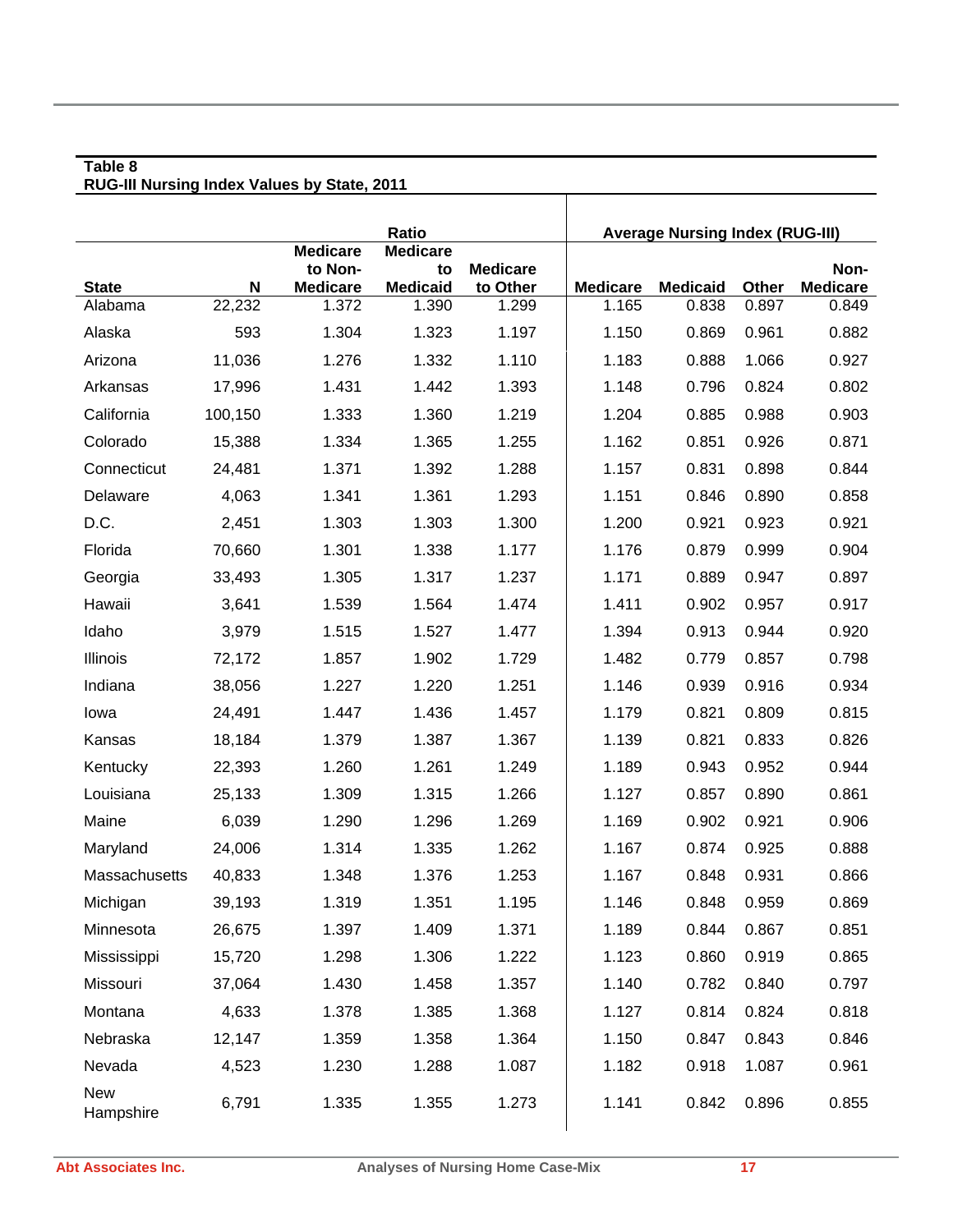|                   | <b>Ratio</b> |                                               |                                          |                             | <b>Average Nursing Index (RUG-III)</b> |                 |       |                         |
|-------------------|--------------|-----------------------------------------------|------------------------------------------|-----------------------------|----------------------------------------|-----------------|-------|-------------------------|
| <b>State</b>      | N            | <b>Medicare</b><br>to Non-<br><b>Medicare</b> | <b>Medicare</b><br>to<br><b>Medicaid</b> | <b>Medicare</b><br>to Other | <b>Medicare</b>                        | <b>Medicaid</b> | Other | Non-<br><b>Medicare</b> |
| New Jersey        | 44,062       | 1.314                                         | 1.329                                    | 1.264                       | 1.200                                  | 0.903           | 0.949 | 0.913                   |
| <b>New Mexico</b> | 5,926        | 1.323                                         | 1.358                                    | 1.239                       | 1.142                                  | 0.841           | 0.922 | 0.863                   |
| New York          | 106,835      | 1.268                                         | 1.282                                    | 1.201                       | 1.182                                  | 0.922           | 0.984 | 0.932                   |
| North Carolina    | 36,520       | 1.252                                         | 1.258                                    | 1.223                       | 1.162                                  | 0.924           | 0.950 | 0.928                   |
| North Dakota      | 5,529        | 1.439                                         | 1.427                                    | 1.457                       | 1.163                                  | 0.815           | 0.798 | 0.808                   |
| Ohio              | 74,991       | 1.208                                         | 1.220                                    | 1.165                       | 1.198                                  | 0.982           | 1.028 | 0.992                   |
| Oklahoma          | 18,920       | 1.403                                         | 1.421                                    | 1.353                       | 1.104                                  | 0.777           | 0.816 | 0.787                   |
| Oregon            | 7,028        | 1.311                                         | 1.356                                    | 1.211                       | 1.201                                  | 0.886           | 0.992 | 0.916                   |
| Pennsylvania      | 76,431       | 1.239                                         | 1.249                                    | 1.206                       | 1.199                                  | 0.960           | 0.994 | 0.968                   |
| Puerto Rico       | 845          | $\sim$                                        |                                          |                             | 1.121                                  |                 |       |                         |
| Rhode Island      | 7,914        | 1.349                                         | 1.410                                    | 1.204                       | 1.141                                  | 0.809           | 0.948 | 0.846                   |
| South Carolina    | 16,464       | 1.318                                         | 1.327                                    | 1.288                       | 1.140                                  | 0.859           | 0.885 | 0.865                   |
| South Dakota      | 6,227        | 1.432                                         | 1.432                                    | 1.429                       | 1.173                                  | 0.819           | 0.821 | 0.819                   |
| Tennessee         | 30,378       | 1.352                                         | 1.372                                    | 1.280                       | 1.180                                  | 0.860           | 0.922 | 0.873                   |
| <b>Texas</b>      | 98,367       | 1.258                                         | 1.254                                    | 1.288                       | 1.146                                  | 0.914           | 0.890 | 0.911                   |
| Utah              | 5,507        | 1.242                                         | 1.258                                    | 1.194                       | 1.194                                  | 0.949           | 1.000 | 0.961                   |
| Vermont           | 2,729        | 1.320                                         | 1.328                                    | 1.292                       | 1.189                                  | 0.895           | 0.920 | 0.901                   |
| Virgin Island     | 31           | 1.290                                         | 1.136                                    | 1.364                       | 0.997                                  | 0.878           | 0.731 | 0.773                   |
| Virginia          | 27,809       | 1.293                                         | 1.310                                    | 1.239                       | 1.161                                  | 0.886           | 0.937 | 0.898                   |
| Washington        | 16,538       | 1.281                                         | 1.303                                    | 1.204                       | 1.200                                  | 0.921           | 0.997 | 0.937                   |
| West Virginia     | 9,398        | 1.303                                         | 1.316                                    | 1.221                       | 1.190                                  | 0.904           | 0.975 | 0.913                   |
| Wisconsin         | 28,566       | 1.354                                         | 1.383                                    | 1.291                       | 1.185                                  | 0.857           | 0.918 | 0.875                   |
| Wyoming           | 2,400        | 1.397                                         | 1.407                                    | 1.376                       | 1.148                                  | 0.816           | 0.834 | 0.822                   |

 $\mathbf{I}$ 

Note: The non-Medicare category includes both Medicaid and other payor assessments.

*Source: MDS MARET data*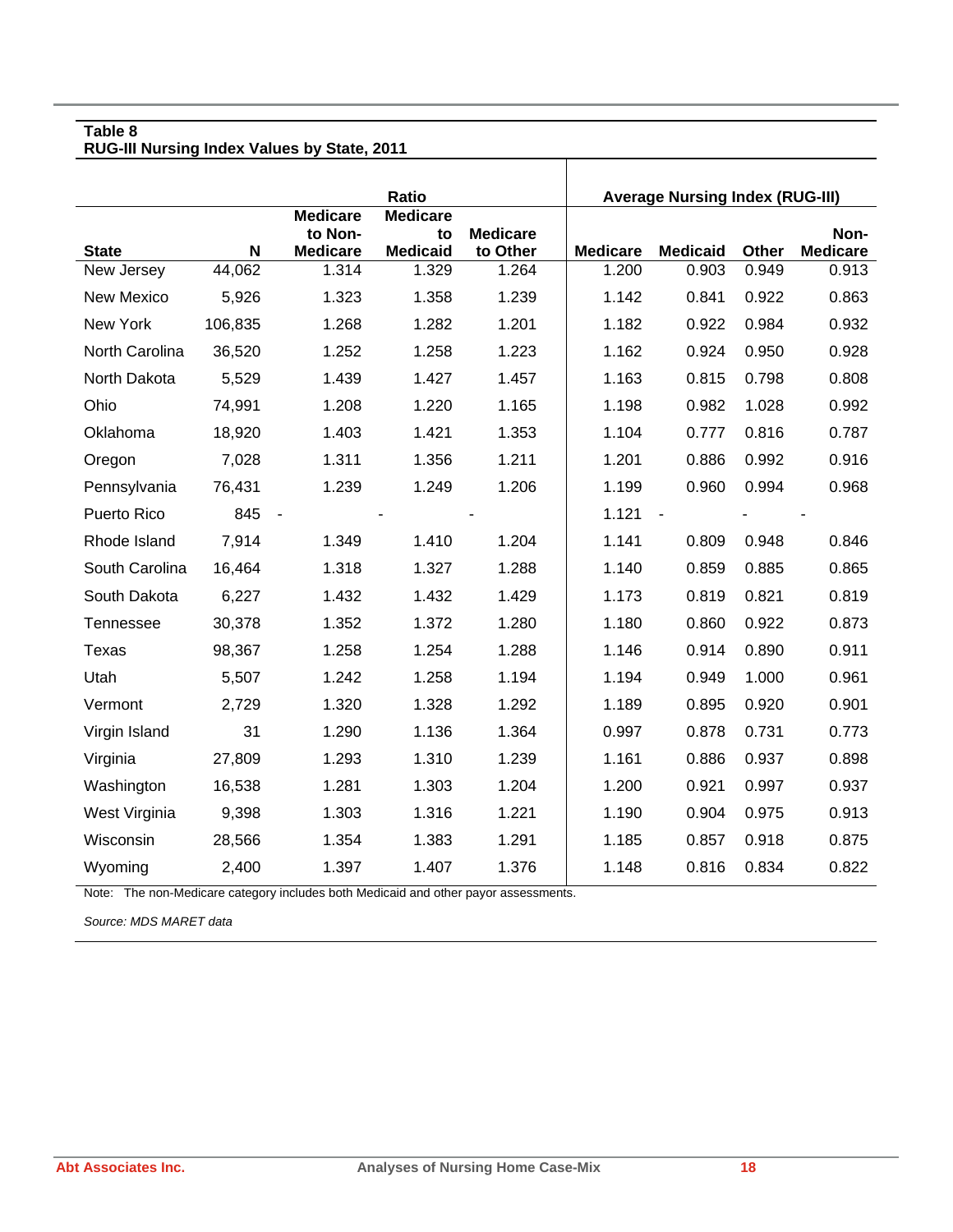|                         |             | <b>Medicare</b>           | <b>Ratio</b><br><b>Medicare</b> |                   |                          | <b>Average Therapy Index (RUG-III)</b> |                |                          |
|-------------------------|-------------|---------------------------|---------------------------------|-------------------|--------------------------|----------------------------------------|----------------|--------------------------|
|                         |             | to Non-                   | to                              | <b>Medicare</b>   |                          |                                        |                | Non-                     |
| <b>State</b><br>Alabama | N<br>22,232 | <b>Medicare</b><br>15.543 | <b>Medicaid</b><br>24.655       | to Other<br>5.885 | <b>Medicare</b><br>1.430 | <b>Medicaid</b><br>0.058               | Other<br>0.243 | <b>Medicare</b><br>0.092 |
| Alaska                  | 593         | 20.314                    | 35.550                          | 5.555             | 0.711                    | 0.020                                  | 0.128          | 0.035                    |
|                         | 11,036      | 9.090                     | 19.215                          | 3.169             | 1.518                    | 0.079                                  | 0.479          | 0.167                    |
| Arizona<br>Arkansas     |             | 20.818                    | 31.227                          | 9.411             | 1.374                    | 0.044                                  | 0.146          | 0.066                    |
|                         | 17,996      |                           |                                 |                   |                          |                                        |                |                          |
| California              | 100,150     | 12.367                    | 19.543                          | 4.447             | 1.583                    | 0.081                                  | 0.356          | 0.128                    |
| Colorado                | 15,388      | 13.235                    | 22.183                          | 6.377             | 1.575                    | 0.071                                  | 0.247          | 0.119                    |
| Connecticut             | 24,481      | 13.741                    | 25.391                          | 4.787             | 1.168                    | 0.046                                  | 0.244          | 0.085                    |
| Delaware                | 4,063       | 18.629                    | 36.844                          | 8.127             | 1.658                    | 0.045                                  | 0.204          | 0.089                    |
| D.C.                    | 2,451       | 10.222                    | 10.824                          | 6.976             | 1.472                    | 0.136                                  | 0.211          | 0.144                    |
| Florida                 | 70,660      | 9.583                     | 17.250                          | 3.594             | 1.725                    | 0.100                                  | 0.480          | 0.180                    |
| Georgia                 | 33,493      | 8.836                     | 11.217                          | 3.794             | 1.290                    | 0.115                                  | 0.340          | 0.146                    |
| Hawaii                  | 3,641       | 10.151                    | 21.060                          | 4.423             | 1.411                    | 0.067                                  | 0.319          | 0.139                    |
| Idaho                   | 3,979       | 8.243                     | 10.969                          | 4.479             | 1.393                    | 0.127                                  | 0.311          | 0.169                    |
| Illinois                | 72,172      | 17.233                    | 29.059                          | 7.600             | 1.482                    | 0.051                                  | 0.195          | 0.086                    |
| Indiana                 | 38,056      | 6.016                     | 6.691                           | 4.427             | 1.492                    | 0.223                                  | 0.337          | 0.248                    |
| lowa                    | 24,491      | 22.245                    | 28.071                          | 17.597            | 1.179                    | 0.042                                  | 0.067          | 0.053                    |
| Kansas                  | 18,184      | 13.959                    | 18.240                          | 10.059            | 1.368                    | 0.075                                  | 0.136          | 0.098                    |
| Kentucky                | 22,393      | 6.422                     | 7.368                           | 4.204             | 1.400                    | 0.190                                  | 0.333          | 0.218                    |
| Louisiana               | 25,133      | 7.906                     | 8.620                           | 5.166             | 1.431                    | 0.166                                  | 0.277          | 0.181                    |
| Maine                   | 6,039       | 11.376                    | 15.290                          | 5.427             | 1.422                    | 0.093                                  | 0.262          | 0.125                    |
| Maryland                | 24,006      | 12.684                    | 23.935                          | 5.730             | 1.484                    | 0.062                                  | 0.259          | 0.117                    |
| Massachusetts           | 40,833      | 11.321                    | 19.013                          | 4.453             | 1.483                    | 0.078                                  | 0.333          | 0.131                    |
| Michigan                | 39,193      | 12.134                    | 23.348                          | 3.982             | 1.541                    | 0.066                                  | 0.387          | 0.127                    |
| Minnesota               | 26,675      | 11.808                    | 18.266                          | 6.797             | 1.169                    | 0.064                                  | 0.172          | 0.099                    |
| Mississippi             | 15,720      | 10.324                    | 11.480                          | 4.443             | 1.435                    | 0.125                                  | 0.323          | 0.139                    |
| Missouri                | 37,064      | 16.107                    | 25.528                          | 8.006             | 1.353                    | 0.053                                  | 0.169          | 0.084                    |
| Montana                 | 4,633       | 17.034                    | 28.229                          | 9.980             | 0.988                    | 0.035                                  | 0.099          | 0.058                    |
| Nebraska                | 12,147      | 12.833                    | 18.954                          | 8.676             | 1.232                    | 0.065                                  | 0.142          | 0.096                    |
| Nevada                  | 4,523       | 7.545                     | 13.718                          | 3.252             | 1.509                    | 0.110                                  | 0.464          | 0.200                    |
| New<br>Hampshire        | 6,791       | 11.066                    | 16.183                          | 5.637             | 1.505                    | 0.093                                  | 0.267          | 0.136                    |

#### **Table 9 RUG-III Therapy Index Values by State, 2011**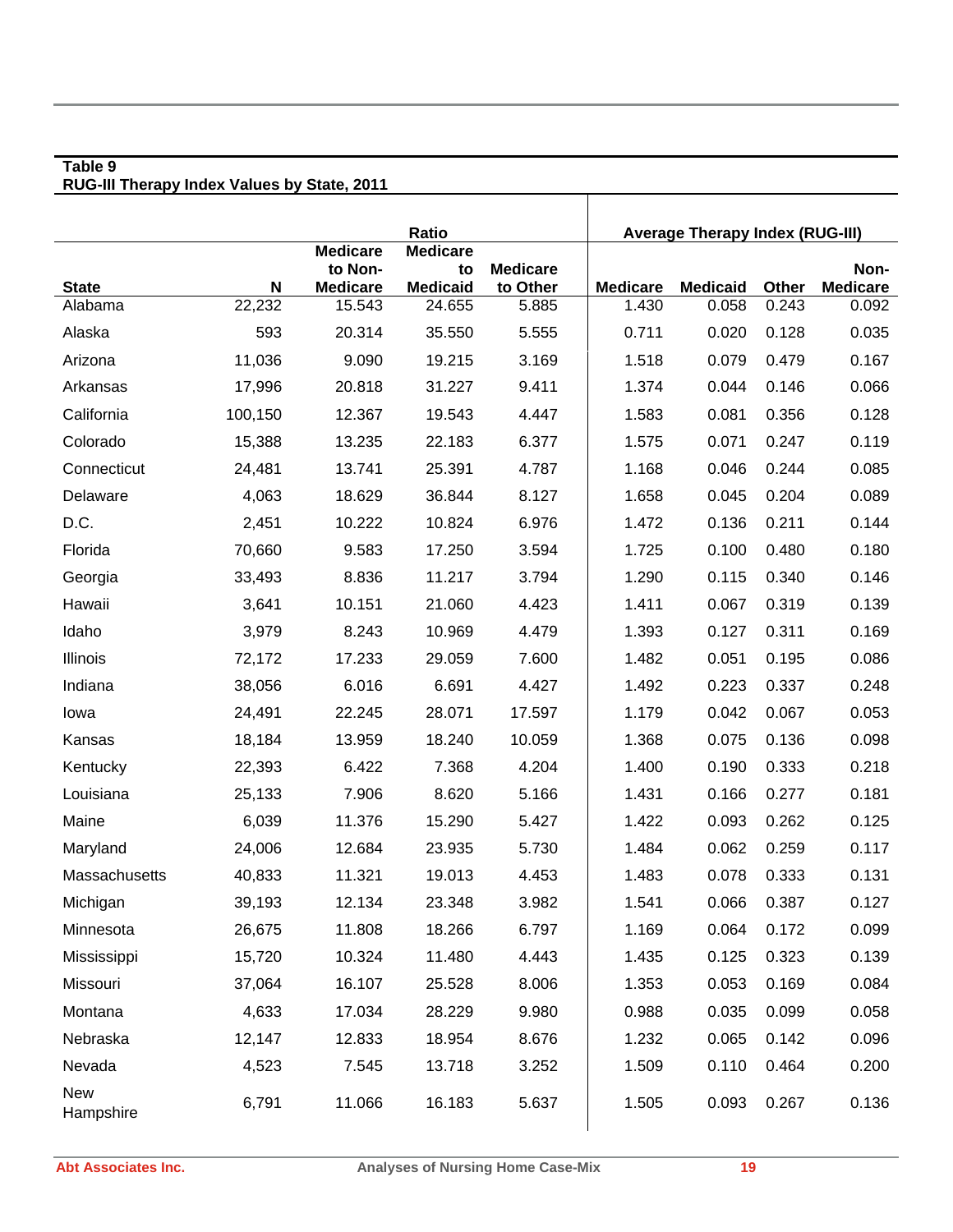**RUG-III Therapy Index Values by State, 2011** 

|                |             |                                               | Ratio                                    |                             |                 | <b>Average Therapy Index (RUG-III)</b> |       |                         |
|----------------|-------------|-----------------------------------------------|------------------------------------------|-----------------------------|-----------------|----------------------------------------|-------|-------------------------|
| <b>State</b>   | $\mathbf N$ | <b>Medicare</b><br>to Non-<br><b>Medicare</b> | <b>Medicare</b><br>to<br><b>Medicaid</b> | <b>Medicare</b><br>to Other | <b>Medicare</b> | <b>Medicaid</b>                        | Other | Non-<br><b>Medicare</b> |
| New Jersey     | 44,062      | 9.147                                         | 12.082                                   | 4.906                       | 1.619           | 0.134                                  | 0.330 | 0.177                   |
| New Mexico     | 5,926       | 9.660                                         | 16.214                                   | 4.555                       | 1.362           | 0.084                                  | 0.299 | 0.141                   |
| New York       | 106,835     | 7.065                                         | 9.028                                    | 3.430                       | 1.300           | 0.144                                  | 0.379 | 0.184                   |
| North Carolina | 36,520      | 6.266                                         | 7.360                                    | 3.558                       | 1.391           | 0.189                                  | 0.391 | 0.222                   |
| North Dakota   | 5,529       | 24.700                                        | 39.000                                   | 15.766                      | 0.741           | 0.019                                  | 0.047 | 0.030                   |
| Ohio           | 74,991      | 5.049                                         | 5.909                                    | 3.355                       | 1.560           | 0.264                                  | 0.465 | 0.309                   |
| Oklahoma       | 18,920      | 25.314                                        | 39.121                                   | 12.657                      | 1.291           | 0.033                                  | 0.102 | 0.051                   |
| Oregon         | 7,028       | 8.653                                         | 19.442                                   | 3.599                       | 1.497           | 0.077                                  | 0.416 | 0.173                   |
| Pennsylvania   | 76,431      | 5.084                                         | 6.054                                    | 3.474                       | 1.459           | 0.241                                  | 0.420 | 0.287                   |
| Puerto Rico    | 845         |                                               |                                          |                             | 0.836           | $\sim$                                 |       |                         |
| Rhode Island   | 7,914       | 10.057                                        | 19.145                                   | 4.463                       | 1.589           | 0.083                                  | 0.356 | 0.158                   |
| South Carolina | 16,464      | 14.644                                        | 24.650                                   | 5.988                       | 1.479           | 0.060                                  | 0.247 | 0.101                   |
| South Dakota   | 6,227       | 17.492                                        | 22.294                                   | 12.920                      | 1.137           | 0.051                                  | 0.088 | 0.065                   |
| Tennessee      | 30,378      | 12.649                                        | 19.486                                   | 5.589                       | 1.442           | 0.074                                  | 0.258 | 0.114                   |
| Texas          | 98,367      | 6.803                                         | 6.898                                    | 6.205                       | 1.483           | 0.215                                  | 0.239 | 0.218                   |
| Utah           | 5,507       | 9.527                                         | 14.098                                   | 4.599                       | 1.734           | 0.123                                  | 0.377 | 0.182                   |
| Vermont        | 2,729       | 8.503                                         | 10.577                                   | 5.004                       | 1.301           | 0.123                                  | 0.260 | 0.153                   |
| Virgin Island  | 31          |                                               |                                          |                             | 0.987           | $\sim$                                 |       |                         |
| Virginia       | 27,809      | 9.173                                         | 13.105                                   | 4.556                       | 1.376           | 0.105                                  | 0.302 | 0.150                   |
| Washington     | 16,538      | 8.629                                         | 13.336                                   | 3.840                       | 1.467           | 0.110                                  | 0.382 | 0.170                   |
| West Virginia  | 9,398       | 5.939                                         | 6.860                                    | 2.963                       | 1.372           | 0.200                                  | 0.463 | 0.231                   |
| Wisconsin      | 28,566      | 8.935                                         | 13.713                                   | 4.843                       | 1.385           | 0.101                                  | 0.286 | 0.155                   |
| Wyoming        | 2,400       | 20.190                                        | 3.419                                    | 11.564                      | 1.272           | 0.372                                  | 0.110 | 0.063                   |

Note: The non-Medicare category includes both Medicaid and other payor assessments.

*Source: MDS MARET data*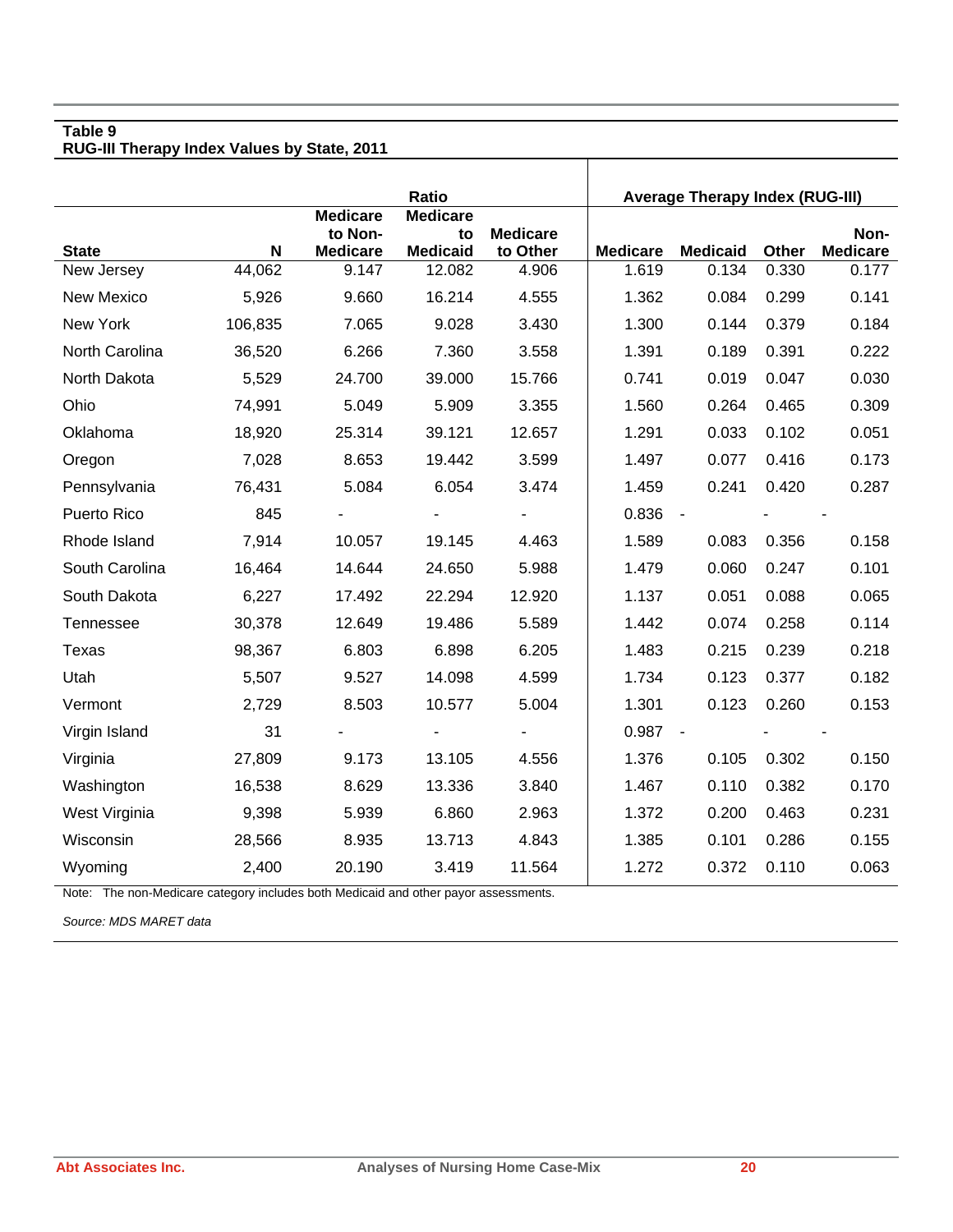|                  |         |                            | Ratio                 |                 |                 | <b>Average Nursing Index (RUG-IV)</b> |       |                 |
|------------------|---------|----------------------------|-----------------------|-----------------|-----------------|---------------------------------------|-------|-----------------|
|                  |         | <b>Medicare</b><br>to Non- | <b>Medicare</b><br>to | <b>Medicare</b> |                 |                                       |       | Non-            |
| <b>State</b>     | N       | <b>Medicare</b>            | <b>Medicaid</b>       | to Other        | <b>Medicare</b> | <b>Medicaid</b>                       | Other | <b>Medicare</b> |
| Alabama          | 22,232  | 1.492                      | 1.518                 | 1.387           | 1.298           | 0.855                                 | 0.936 | 0.870           |
| Alaska           | 593     | 1.231                      | 1.238                 | 1.184           | 1.089           | 0.880                                 | 0.920 | 0.885           |
| Arizona          | 11,036  | 1.400                      | 1.453                 | 1.242           | 1.305           | 0.898                                 | 1.051 | 0.932           |
| Arkansas         | 17,996  | 1.580                      | 1.596                 | 1.525           | 1.296           | 0.812                                 | 0.850 | 0.820           |
| California       | 100,150 | 1.464                      | 1.488                 | 1.381           | 1.370           | 0.921                                 | 0.992 | 0.936           |
| Colorado         | 15,388  | 1.536                      | 1.583                 | 1.420           | 1.338           | 0.845                                 | 0.942 | 0.871           |
| Connecticut      | 24,481  | 1.445                      | 1.471                 | 1.349           | 1.233           | 0.838                                 | 0.914 | 0.853           |
| Delaware         | 4,063   | 1.510                      | 1.523                 | 1.471           | 1.330           | 0.873                                 | 0.904 | 0.932           |
| D.C.             | 2,451   | 1.445                      | 1.447                 | 1.427           | 1.347           | 0.931                                 | 0.944 | 0.932           |
| Florida          | 70,660  | 1.482                      | 1.526                 | 1.339           | 1.378           | 0.903                                 | 1.029 | 0.930           |
| Georgia          | 33,493  | 1.385                      | 1.403                 | 1.276           | 1.284           | 0.915                                 | 1.006 | 0.927           |
| Hawaii           | 3,641   | 1.340                      | 1.347                 | 1.320           | 1.317           | 0.978                                 | 0.998 | 0.983           |
| Idaho            | 3,979   | 1.328                      | 1.342                 | 1.284           | 1.271           | 0.947                                 | 0.990 | 0.957           |
| Illinois         | 72,172  | 1.628                      | 1.681                 | 1.479           | 1.294           | 0.770                                 | 0.875 | 0.795           |
| Indiana          | 38,056  | 1.351                      | 1.352                 | 1.341           | 1.310           | 0.969                                 | 0.977 | 0.970           |
| lowa             | 24,491  | 1.490                      | 1.481                 | 1.501           | 1.222           | 0.825                                 | 0.814 | 0.820           |
| Kansas           | 18,184  | 1.473                      | 1.491                 | 1.445           | 1.230           | 0.825                                 | 0.851 | 0.835           |
| Kentucky         | 22,393  | 1.322                      | 1.328                 | 1.295           | 1.323           | 0.996                                 | 1.022 | 1.001           |
| Louisiana        | 25,133  | 1.471                      | 1.482                 | 1.415           | 1.258           | 0.849                                 | 0.889 | 0.855           |
| Maine            | 6,039   | 1.315                      | 1.321                 | 1.292           | 1.297           | 0.982                                 | 1.004 | 0.986           |
| Maryland         | 24,006  | 1.429                      | 1.450                 | 1.375           | 1.309           | 0.903                                 | 0.952 | 0.916           |
| Massachusetts    | 40,833  | 1.451                      | 1.477                 | 1.357           | 1.307           | 0.885                                 | 0.963 | 0.901           |
| Michigan         | 39,193  | 1.459                      | 1.497                 | 1.318           | 1.280           | 0.858                                 | 0.974 | 0.880           |
| Minnesota        | 26,675  | 1.414                      | 1.432                 | 1.377           | 1.234           | 0.862                                 | 0.896 | 0.873           |
| Mississippi      | 15,720  | 1.445                      | 1.455                 | 1.324           | 1.286           | 0.884                                 | 0.971 | 0.890           |
| Missouri         | 37,064  | 1.566                      | 1.607                 | 1.465           | 1.226           | 0.763                                 | 0.837 | 0.783           |
| Montana          | 4,633   | 1.391                      | 1.403                 | 1.366           | 1.132           | 0.807                                 | 0.829 | 0.814           |
| Nebraska         | 12,147  | 1.398                      | 1.396                 | 1.401           | 1.209           | 0.866                                 | 0.863 | 0.865           |
| Nevada           | 4,523   | 1.416                      | 1.476                 | 1.266           | 1.396           | 0.946                                 | 1.103 | 0.986           |
| New<br>Hampshire | 6,791   | 1.436                      | 1.454                 | 1.380           | 1.259           | 0.866                                 | 0.912 | 0.877           |

#### **Table 10 RUG-IV Reweighted Nursing Index Values by State, 2011**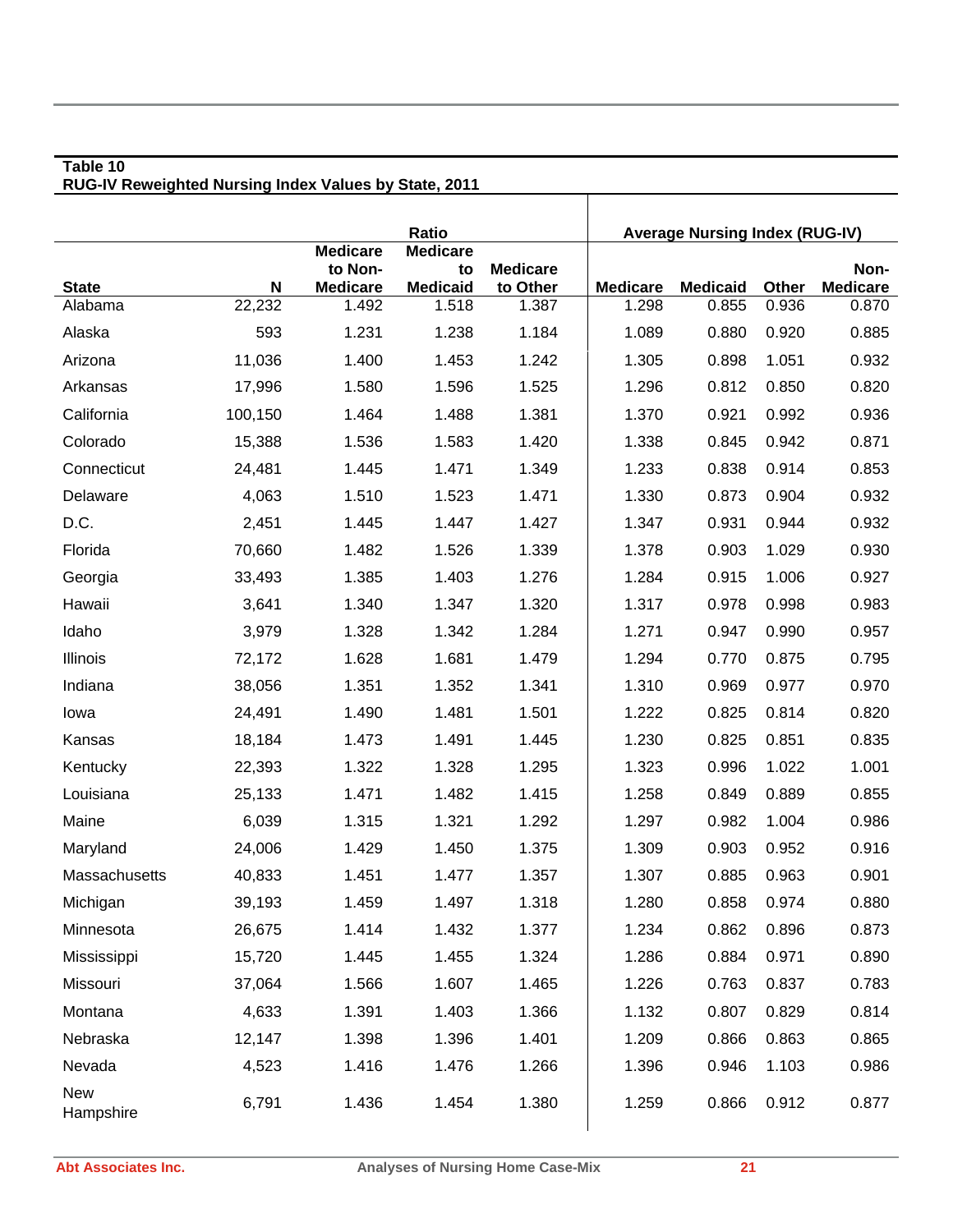#### **Table 10 RUG-IV Reweighted Nursing Index Values by State, 2011**

|                            |             |                            | Ratio                    |                   |                          | <b>Average Nursing Index (RUG-IV)</b> |                |                          |
|----------------------------|-------------|----------------------------|--------------------------|-------------------|--------------------------|---------------------------------------|----------------|--------------------------|
|                            |             | <b>Medicare</b><br>to Non- | <b>Medicare</b><br>to    | <b>Medicare</b>   |                          |                                       |                | Non-                     |
| <b>State</b><br>New Jersey | N<br>44,062 | <b>Medicare</b><br>1.488   | <b>Medicaid</b><br>1.508 | to Other<br>1.425 | <b>Medicare</b><br>1.378 | <b>Medicaid</b><br>0.914              | Other<br>0.967 | <b>Medicare</b><br>0.926 |
|                            |             |                            |                          |                   |                          |                                       |                |                          |
| New Mexico                 | 5,926       | 1.443                      | 1.468                    | 1.380             | 1.224                    | 0.834                                 | 0.887          | 0.848                    |
| New York                   | 106,835     | 1.384                      | 1.405                    | 1.295             | 1.329                    | 0.946                                 | 1.026          | 0.960                    |
| North Carolina             | 36,520      | 1.332                      | 1.341                    | 1.293             | 1.287                    | 0.960                                 | 0.995          | 0.966                    |
| North Dakota               | 5,529       | 1.361                      | 1.353                    | 1.375             | 1.104                    | 0.816                                 | 0.803          | 0.811                    |
| Ohio                       | 74,991      | 1.332                      | 1.355                    | 1.261             | 1.334                    | 0.986                                 | 1.059          | 1.002                    |
| Oklahoma                   | 18,920      | 1.569                      | 1.598                    | 1.488             | 1.216                    | 0.761                                 | 0.817          | 0.775                    |
| Oregon                     | 7,028       | 1.379                      | 1.423                    | 1.278             | 1.292                    | 0.908                                 | 1.011          | 0.937                    |
| Pennsylvania               | 76,431      | 1.309                      | 1.323                    | 1.270             | 1.356                    | 1.025                                 | 1.068          | 1.036                    |
| Puerto Rico                | 845         |                            |                          |                   | 0.960                    | $\sim$                                |                |                          |
| Rhode Island               | 7,914       | 1.507                      | 1.573                    | 1.355             | 1.257                    | 0.799                                 | 0.928          | 0.834                    |
| South Carolina             | 16,464      | 1.461                      | 1.481                    | 1.397             | 1.312                    | 0.886                                 | 0.939          | 0.898                    |
| South Dakota               | 6,227       | 1.449                      | 1.465                    | 1.424             | 1.198                    | 0.818                                 | 0.841          | 0.827                    |
| Tennessee                  | 30,378      | 1.470                      | 1.495                    | 1.385             | 1.335                    | 0.893                                 | 0.964          | 0.908                    |
| Texas                      | 98,367      | 1.403                      | 1.400                    | 1.419             | 1.303                    | 0.931                                 | 0.918          | 0.929                    |
| Utah                       | 5,507       | 1.402                      | 1.431                    | 1.317             | 1.401                    | 0.979                                 | 1.064          | 0.999                    |
| Vermont                    | 2,729       | 1.365                      | 1.366                    | 1.360             | 1.295                    | 0.948                                 | 0.952          | 0.949                    |
| Virgin Island              | 31          | 1.196                      | 1.020                    | 1.285             | 0.965                    | 0.946                                 | 0.751          | 0.807                    |
| Virginia                   | 27,809      | 1.383                      | 1.403                    | 1.320             | 1.278                    | 0.911                                 | 0.968          | 0.924                    |
| Washington                 | 16,538      | 1.348                      | 1.371                    | 1.274             | 1.335                    | 0.974                                 | 1.048          | 0.990                    |
| West Virginia              | 9,398       | 1.370                      | 1.386                    | 1.268             | 1.306                    | 0.942                                 | 1.030          | 0.953                    |
| Wisconsin                  | 28,566      | 1.416                      | 1.440                    | 1.360             | 1.289                    | 0.895                                 | 0.948          | 0.910                    |
| Wyoming                    | 2,400       | 1.545                      | 1.573                    | 1.496             | 1.236                    | 0.786                                 | 0.826          | 0.800                    |

Τ

Note: The non-Medicare category includes both Medicaid and other payor assessments.

*Source: MDS MARET data*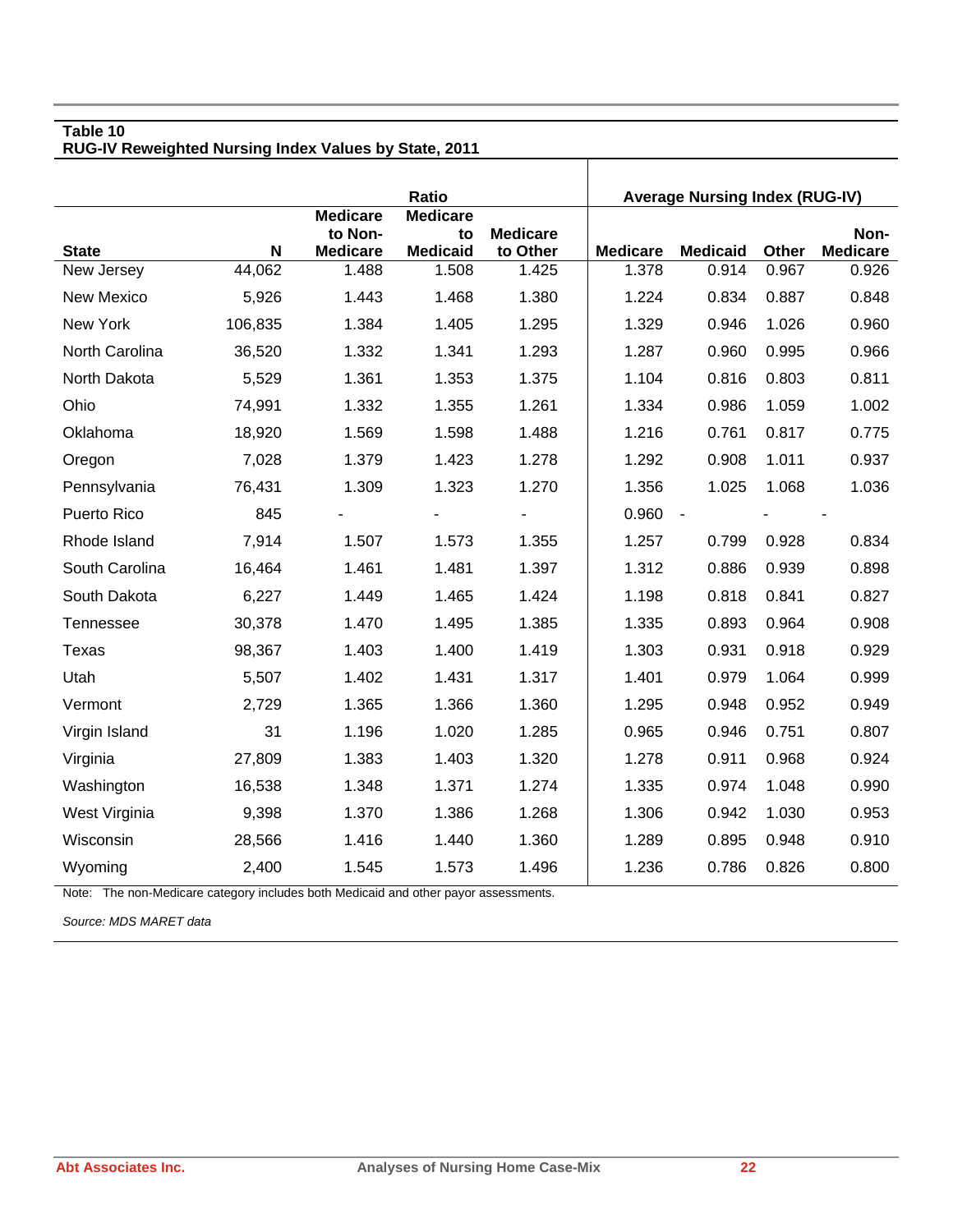|                         |         |                            | <b>Ratio</b>          |                 |                 | <b>Average Therapy Index (RUG-IV)</b> |       |                 |
|-------------------------|---------|----------------------------|-----------------------|-----------------|-----------------|---------------------------------------|-------|-----------------|
|                         |         | <b>Medicare</b><br>to Non- | <b>Medicare</b><br>to | <b>Medicare</b> |                 |                                       |       | Non-            |
| <b>State</b>            | N       | <b>Medicare</b>            | <b>Medicaid</b>       | to Other        | <b>Medicare</b> | <b>Medicaid</b>                       | Other | <b>Medicare</b> |
| Alabama                 | 22,232  | 17.246                     | 27.674                | 6.432           | 1.190           | 0.043                                 | 0.185 | 0.069           |
| Alaska                  | 593     | 24.458                     | 45.154                | 6.451           | 0.587           | 0.013                                 | 0.091 | 0.024           |
| Arizona                 | 11,036  | 9.614                      | 20.468                | 3.366           | 1.269           | 0.062                                 | 0.377 | 0.132           |
| Arkansas                | 17,996  | 23.040                     | 34.909                | 10.195          | 1.152           | 0.033                                 | 0.113 | 0.050           |
| California              | 100,150 | 12.942                     | 20.828                | 4.565           | 1.333           | 0.064                                 | 0.292 | 0.103           |
| Colorado                | 15,388  | 14.348                     | 24.444                | 6.769           | 1.320           | 0.054                                 | 0.195 | 0.092           |
| Connecticut             | 24,481  | 14.294                     | 27.000                | 4.909           | 0.972           | 0.036                                 | 0.198 | 0.068           |
| Delaware                | 4,063   | 19.169                     | 38.886                | 8.299           | 1.361           | 0.035                                 | 0.164 | 0.071           |
| D.C.                    | 2,451   | 11.598                     | 12.410                | 7.387           | 1.241           | 0.100                                 | 0.168 | 0.107           |
| Florida                 | 70,660  | 10.288                     | 19.067                | 3.824           | 1.430           | 0.075                                 | 0.374 | 0.139           |
| Georgia                 | 33,493  | 9.755                      | 12.477                | 4.049           | 1.073           | 0.086                                 | 0.265 | 0.110           |
| Hawaii                  | 3,641   | 10.174                     | 20.526                | 4.466           | 1.170           | 0.057                                 | 0.262 | 0.115           |
| Idaho                   | 3,979   | 8.636                      | 11.753                | 4.634           | 1.140           | 0.097                                 | 0.246 | 0.132           |
| Illinois                | 72,172  | 18.821                     | 31.525                | 8.242           | 1.261           | 0.040                                 | 0.153 | 0.067           |
| Indiana                 | 38,056  | 6.516                      | 7.273                 | 4.739           | 1.251           | 0.172                                 | 0.264 | 0.192           |
| lowa                    | 24,491  | 24.512                     | 31.406                | 19.706          | 1.005           | 0.032                                 | 0.051 | 0.041           |
| Kansas                  | 18,184  | 15.132                     | 20.175                | 10.748          | 1.150           | 0.057                                 | 0.107 | 0.076           |
| Kentucky                | 22,393  | 6.905                      | 7.993                 | 4.454           | 1.167           | 0.146                                 | 0.262 | 0.169           |
| Louisiana               | 25,133  | 8.556                      | 9.346                 | 5.523           | 1.215           | 0.130                                 | 0.220 | 0.142           |
| Maine                   | 6,039   | 12.302                     | 16.634                | 5.847           | 1.181           | 0.071                                 | 0.202 | 0.096           |
| Maryland                | 24,006  | 13.582                     | 26.298                | 6.089           | 1.236           | 0.047                                 | 0.203 | 0.091           |
| Massachusetts           | 40,833  | 11.854                     | 20.016                | 4.590           | 1.221           | 0.061                                 | 0.266 | 0.103           |
| Michigan                | 39,193  | 12.822                     | 24.434                | 4.177           | 1.295           | 0.053                                 | 0.310 | 0.101           |
| Minnesota               | 26,675  | 12.667                     | 19.373                | 7.319           | 0.988           | 0.051                                 | 0.135 | 0.078           |
| Mississippi             | 15,720  | 11.241                     | 12.515                | 5.017           | 1.214           | 0.097                                 | 0.242 | 0.108           |
| Missouri                | 37,064  | 17.859                     | 28.575                | 8.594           | 1.143           | 0.040                                 | 0.133 | 0.064           |
| Montana                 | 4,633   | 20.610                     | 32.500                | 12.246          | 0.845           | 0.026                                 | 0.069 | 0.041           |
| Nebraska                | 12,147  | 14.292                     | 21.000                | 9.708           | 1.029           | 0.049                                 | 0.106 | 0.072           |
| Nevada                  | 4,523   | 8.127                      | 15.470                | 3.424           | 1.284           | 0.083                                 | 0.375 | 0.158           |
| <b>New</b><br>Hampshire | 6,791   | 11.853                     | 17.522                | 5.926           | 1.209           | 0.069                                 | 0.204 | 0.102           |

**RUG-IV Reweighted Therapy Index Values by State, 2011**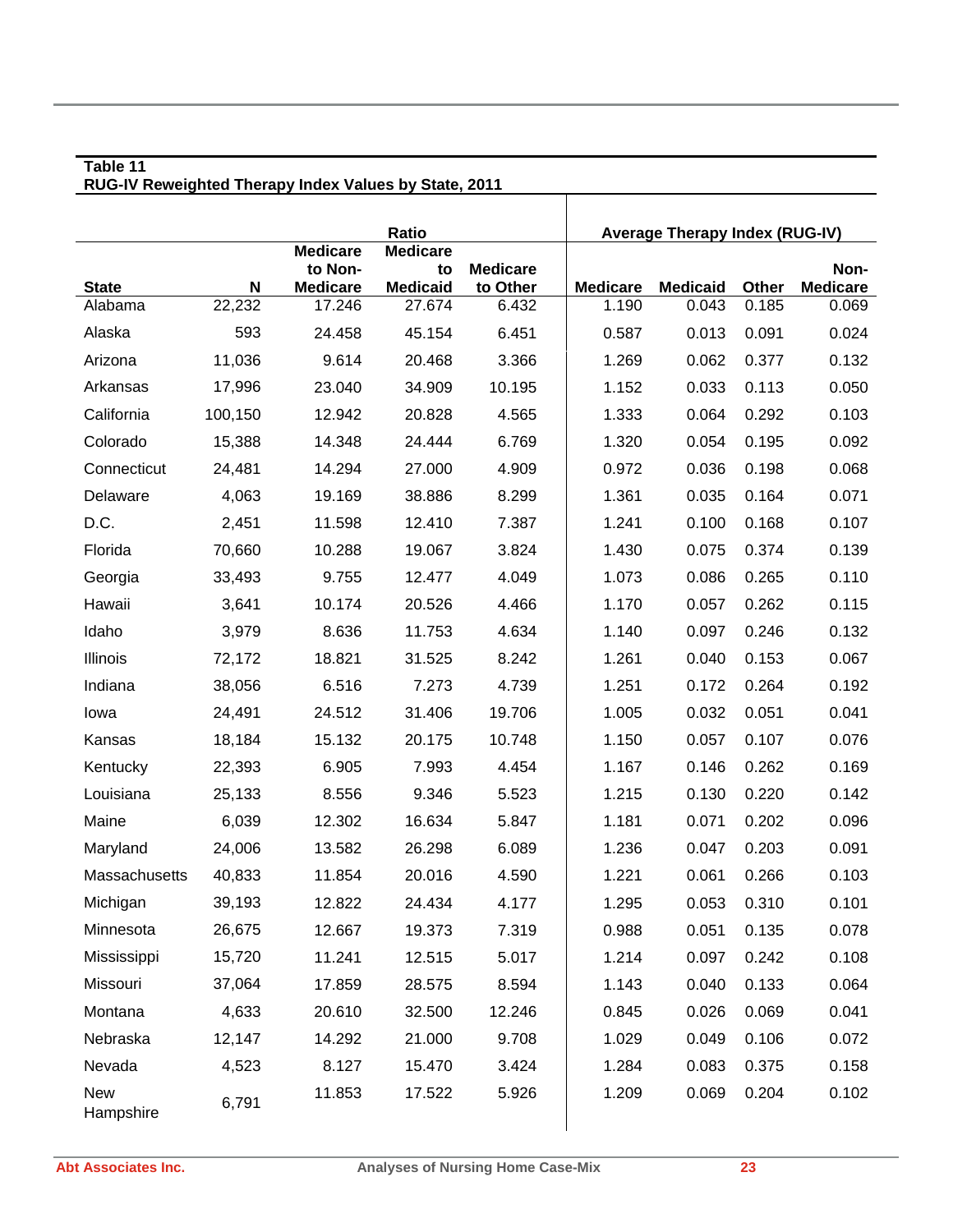**RUG-IV Reweighted Therapy Index Values by State, 2011** 

|                | Ratio   |                                               |                                          |                             | <b>Average Therapy Index (RUG-IV)</b> |                 |       |                         |
|----------------|---------|-----------------------------------------------|------------------------------------------|-----------------------------|---------------------------------------|-----------------|-------|-------------------------|
| <b>State</b>   | N       | <b>Medicare</b><br>to Non-<br><b>Medicare</b> | <b>Medicare</b><br>to<br><b>Medicaid</b> | <b>Medicare</b><br>to Other | <b>Medicare</b>                       | <b>Medicaid</b> | Other | Non-<br><b>Medicare</b> |
| New Jersey     | 44,062  | 9.869                                         | 13.386                                   | 5.180                       | 1.352                                 | 0.101           | 0.261 | 0.137                   |
| New Mexico     | 5,926   | 10.270                                        | 17.015                                   | 4.893                       | 1.140                                 | 0.067           | 0.233 | 0.111                   |
| New York       | 106,835 | 7.566                                         | 9.623                                    | 3.694                       | 1.097                                 | 0.114           | 0.297 | 0.145                   |
| North Carolina | 36,520  | 6.841                                         | 8.133                                    | 3.838                       | 1.163                                 | 0.143           | 0.303 | 0.170                   |
| North Dakota   | 5,529   | 23.913                                        | 39.286                                   | 15.278                      | 0.550                                 | 0.014           | 0.036 | 0.023                   |
| Ohio           | 74,991  | 5.525                                         | 6.586                                    | 3.524                       | 1.304                                 | 0.198           | 0.370 | 0.236                   |
| Oklahoma       | 18,920  | 27.923                                        | 41.885                                   | 13.785                      | 1.089                                 | 0.026           | 0.079 | 0.039                   |
| Oregon         | 7,028   | 9.058                                         | 21.339                                   | 3.703                       | 1.259                                 | 0.059           | 0.340 | 0.139                   |
| Pennsylvania   | 76,431  | 5.507                                         | 6.724                                    | 3.644                       | 1.217                                 | 0.181           | 0.334 | 0.221                   |
| Puerto Rico    | 845     |                                               |                                          |                             | 0.668                                 |                 |       |                         |
| Rhode Island   | 7,914   | 10.370                                        | 19.955                                   | 4.573                       | 1.317                                 | 0.066           | 0.288 | 0.127                   |
| South Carolina | 16,464  | 15.897                                        | 26.957                                   | 6.526                       | 1.240                                 | 0.046           | 0.190 | 0.078                   |
| South Dakota   | 6,227   | 19.388                                        | 24.359                                   | 14.394                      | 0.950                                 | 0.039           | 0.066 | 0.049                   |
| Tennessee      | 30,378  | 13.759                                        | 21.375                                   | 6.076                       | 1.197                                 | 0.056           | 0.197 | 0.087                   |
| Texas          | 98,367  | 7.361                                         | 7.494                                    | 6.688                       | 1.244                                 | 0.166           | 0.186 | 0.169                   |
| Utah           | 5,507   | 10.132                                        | 15.358                                   | 4.815                       | 1.459                                 | 0.095           | 0.303 | 0.144                   |
| Vermont        | 2,729   | 9.025                                         | 11.305                                   | 5.239                       | 1.074                                 | 0.095           | 0.205 | 0.119                   |
| Virgin Island  | 31      |                                               |                                          |                             | 0.822                                 |                 |       |                         |
| Virginia       | 27,809  | 9.720                                         | 13.988                                   | 4.779                       | 1.147                                 | 0.082           | 0.240 | 0.118                   |
| Washington     | 16,538  | 9.090                                         | 14.224                                   | 4.017                       | 1.209                                 | 0.085           | 0.301 | 0.133                   |
| West Virginia  | 9,398   | 6.523                                         | 7.553                                    | 3.189                       | 1.148                                 | 0.152           | 0.360 | 0.176                   |
| Wisconsin      | 28,566  | 9.661                                         | 14.987                                   | 5.127                       | 1.169                                 | 0.078           | 0.228 | 0.121                   |
| Wyoming        | 2,400   | 22.978                                        | 38.296                                   | 13.089                      | 1.034                                 | 0.027           | 0.079 | 0.045                   |

 $\mathbf{I}$ 

Note: The non-Medicare category includes both Medicaid and other payor assessments.

*Source: MDS MARET data*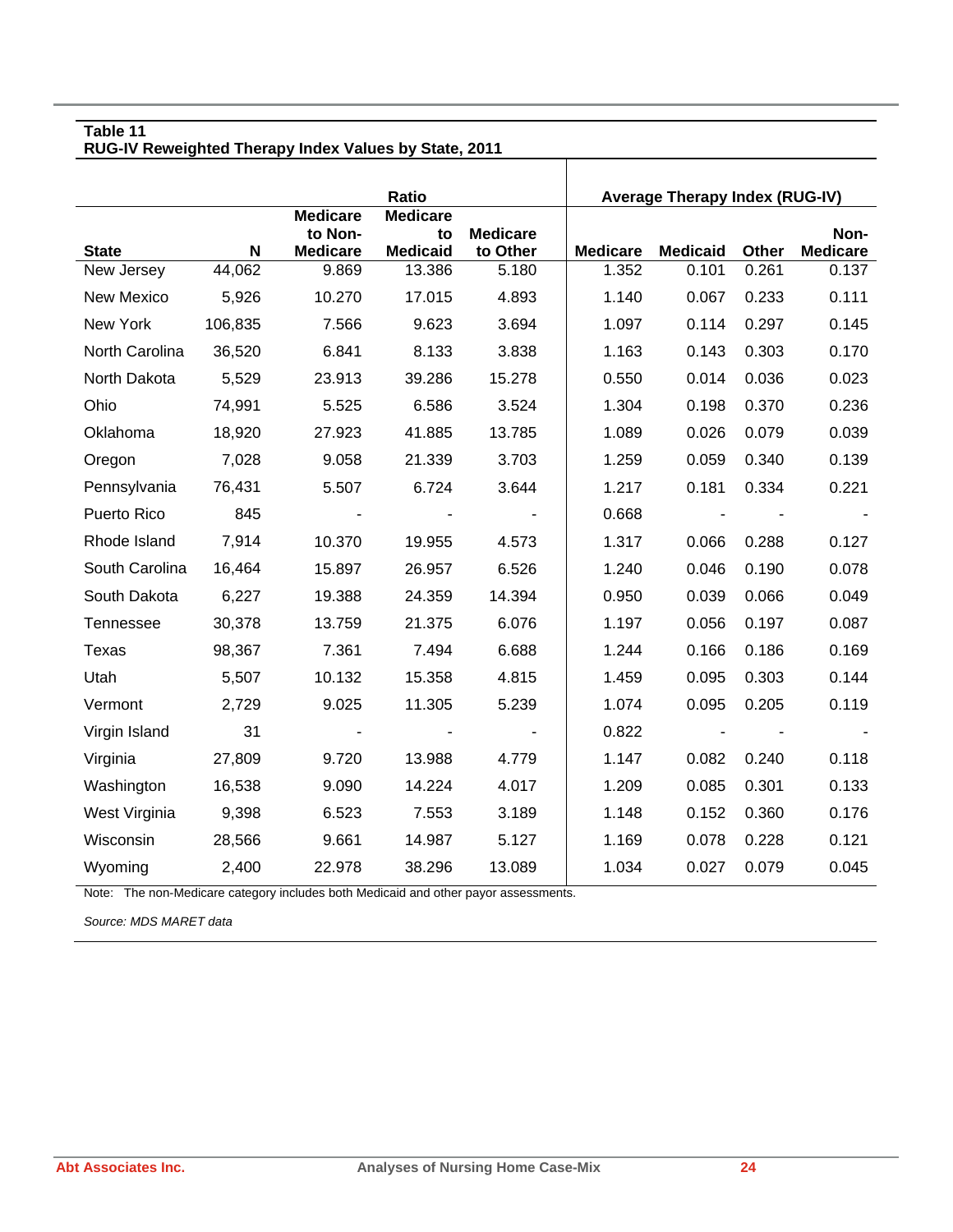## **Appendices**

| <b>Appendix A</b>    | <b>RUG-III Nursing and Therapy Indices</b> |                      |
|----------------------|--------------------------------------------|----------------------|
| <b>RUG-III Group</b> | <b>Nursing Index</b>                       | <b>Therapy Index</b> |
| BA1                  | 0.52                                       | 0                    |
| BA <sub>2</sub>      | 0.6                                        | 0                    |
| BB1                  | 0.69                                       | 0                    |
| BB <sub>2</sub>      | 0.73                                       | 0                    |
| CA <sub>1</sub>      | 0.8                                        | 0                    |
| CA <sub>2</sub>      | 0.9                                        | 0                    |
| CB <sub>1</sub>      | 0.91                                       | 0                    |
| CB <sub>2</sub>      | 0.98                                       | 0                    |
| CC <sub>1</sub>      | 1.06                                       | 0                    |
| CC <sub>2</sub>      | 1.22                                       | 0                    |
| IA1                  | 0.56                                       | 0                    |
| IA <sub>2</sub>      | 0.61                                       | 0                    |
| IB <sub>1</sub>      | 0.72                                       | 0                    |
| IB <sub>2</sub>      | 0.74                                       | 0                    |
| PA <sub>1</sub>      | 0.5                                        | 0                    |
| PA <sub>2</sub>      | 0.53                                       | 0                    |
| PB <sub>1</sub>      | 0.54                                       | 0                    |
| PB <sub>2</sub>      | 0.55                                       | 0                    |
| PC <sub>1</sub>      | 0.69                                       | 0                    |
| PC <sub>2</sub>      | 0.71                                       | 0                    |
| PD <sub>1</sub>      | 0.76                                       | 0                    |
| PD <sub>2</sub>      | 0.78                                       | 0                    |
| PE <sub>1</sub>      | 0.82                                       | 0                    |
| PE <sub>2</sub>      | 0.85                                       | 0                    |
| <b>RHA</b>           | 0.94                                       | 0.94                 |
| <b>RHB</b>           | 1.11                                       | 0.94                 |
| <b>RHC</b>           | 1.22                                       | 0.94                 |
| <b>RHL</b>           | 1.37                                       | 0.94                 |
| <b>RHX</b>           | 1.42                                       | 0.94                 |
| <b>RLA</b>           | 0.85                                       | 0.43                 |
| <b>RLB</b>           | 1.14                                       | 0.43                 |
| <b>RLX</b>           | 1.31                                       | 0.43                 |
| <b>RMA</b>           | 1.04                                       | 0.77                 |
| <b>RMB</b>           | 1.09                                       | 0.77                 |
| <b>RMC</b>           | 1.15                                       | 0.77                 |
| <b>RML</b>           | 1.68                                       | 0.77                 |
| <b>RMX</b>           | 1.93                                       | 0.77                 |
| <b>RUA</b>           | 0.84                                       | 2.25                 |
| <b>RUB</b>           | 0.99                                       | 2.25                 |
| <b>RUC</b>           | 1.28                                       | 2.25                 |
| <b>RUL</b>           | 1.4                                        | 2.25                 |
| <b>RUX</b>           | 1.9                                        | 2.25                 |
| <b>RVA</b>           | 0.82                                       | 1.41                 |
| <b>RVB</b>           | 1.09                                       | 1.41                 |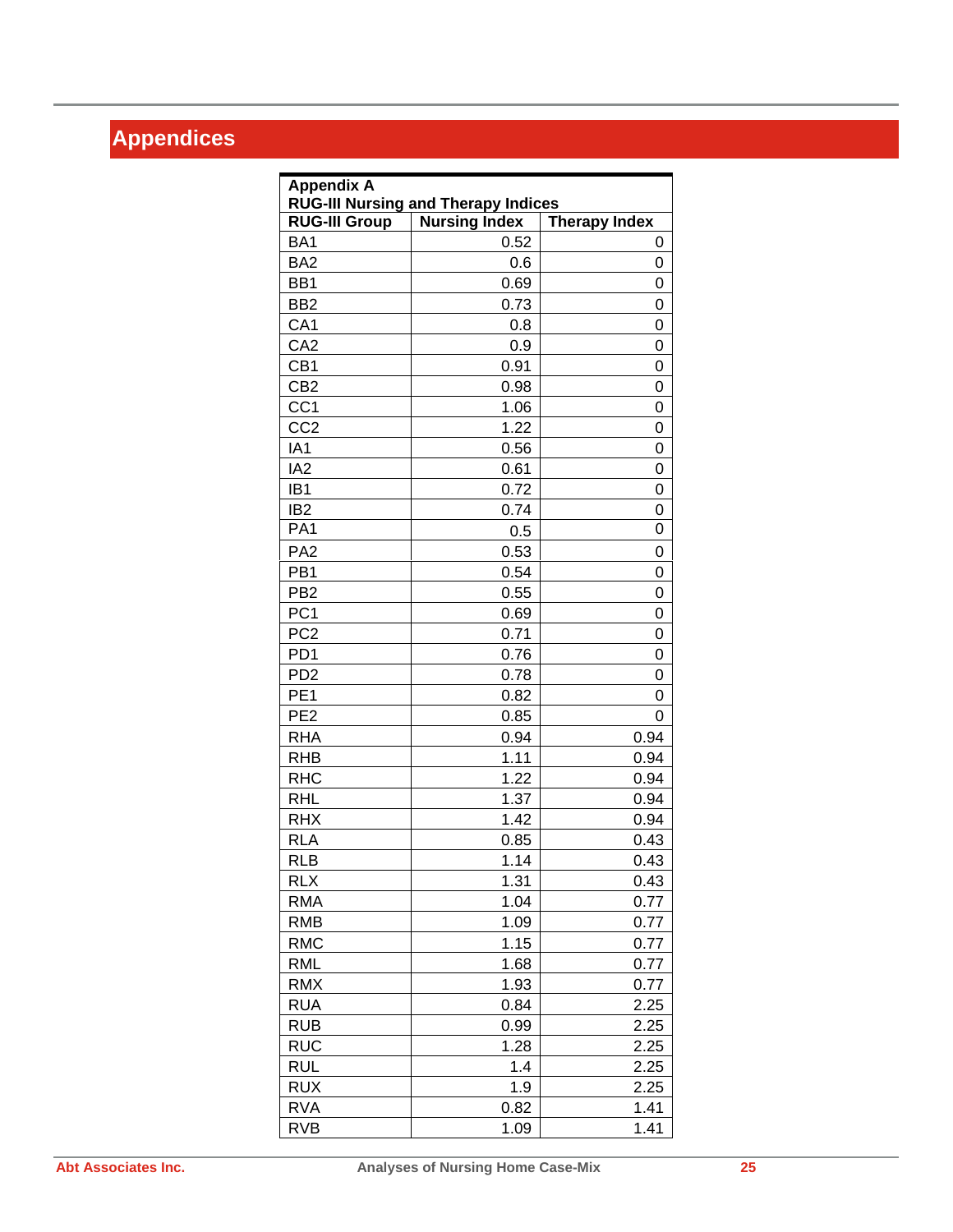| <b>Appendix A</b><br><b>RUG-III Nursing and Therapy Indices</b> |                                                              |                      |  |  |  |  |  |
|-----------------------------------------------------------------|--------------------------------------------------------------|----------------------|--|--|--|--|--|
| <b>RUG-III Group</b>                                            | <b>Nursing Index</b>                                         | <b>Therapy Index</b> |  |  |  |  |  |
| <b>RVC</b>                                                      | 1.23                                                         | 1.41                 |  |  |  |  |  |
| <b>RVL</b>                                                      | 1.33                                                         | 1.41                 |  |  |  |  |  |
| <b>RVX</b>                                                      | 1.54                                                         | 1.41                 |  |  |  |  |  |
| SE <sub>1</sub>                                                 | 1.26                                                         | O                    |  |  |  |  |  |
| SE <sub>2</sub>                                                 | 1.49                                                         | 0                    |  |  |  |  |  |
| SE <sub>3</sub>                                                 | 1.86                                                         | 0                    |  |  |  |  |  |
| <b>SSA</b>                                                      | 1.1                                                          | 0                    |  |  |  |  |  |
| <b>SSB</b>                                                      | 1.13                                                         | ი                    |  |  |  |  |  |
| <b>SSC</b>                                                      | 1.23                                                         | 0                    |  |  |  |  |  |
|                                                                 | Source: Federal Register, August 4, 2005 (pg. 45037 - 45038) |                      |  |  |  |  |  |

Source: Federal Register, August 4, 2005 (pg. 45037 - 45038)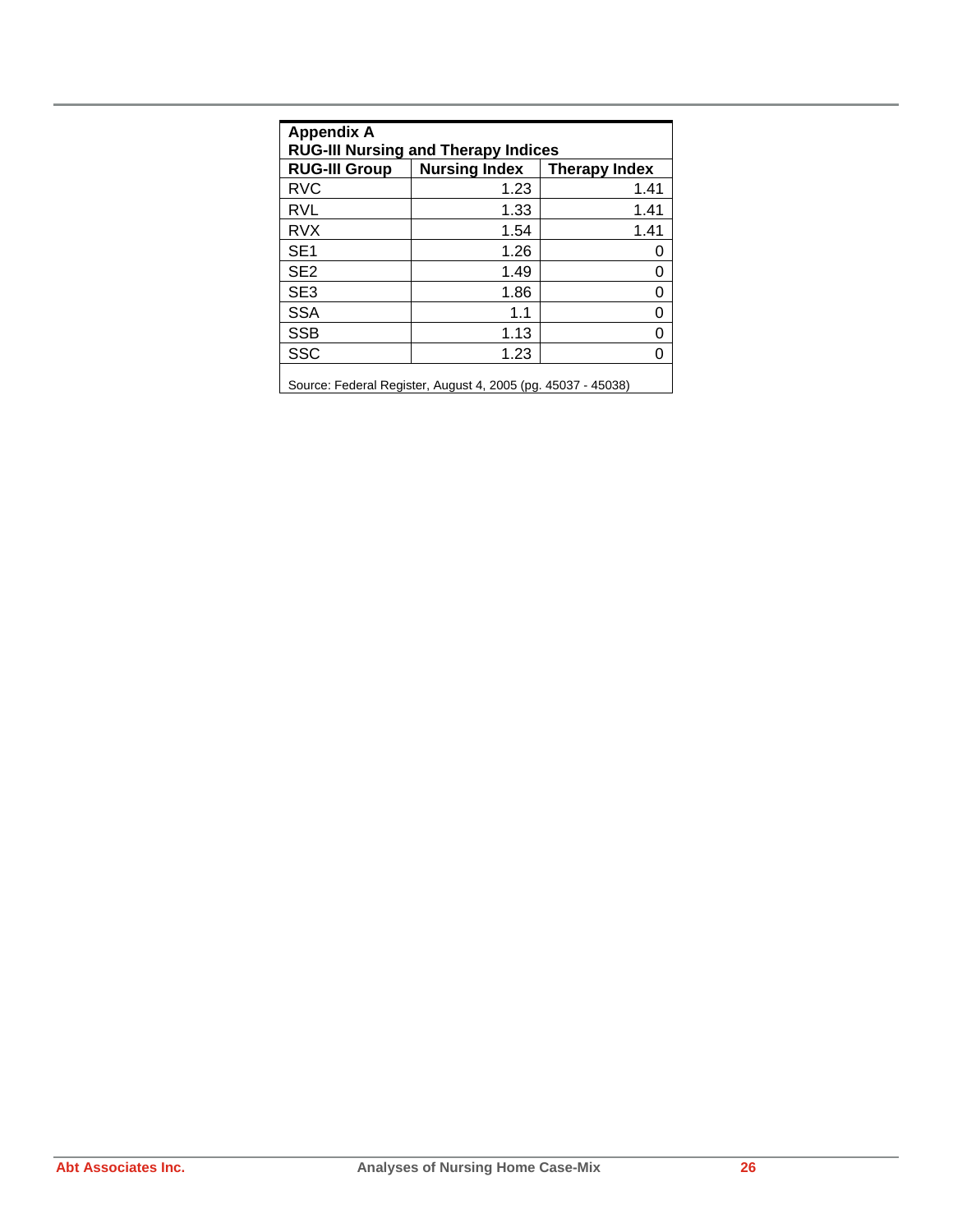| <b>Appendix B</b><br><b>RUG-IV Nursing and Therapy Indices</b> |                                |                                |                                |                                |  |  |  |
|----------------------------------------------------------------|--------------------------------|--------------------------------|--------------------------------|--------------------------------|--|--|--|
|                                                                | Original                       |                                |                                | Reweighted                     |  |  |  |
| <b>RUG-IV</b><br>Group                                         | <b>Nursing</b><br><b>Index</b> | <b>Therapy</b><br><b>Index</b> | <b>Nursing</b><br><b>Index</b> | <b>Therapy</b><br><b>Index</b> |  |  |  |
| <b>RUX</b>                                                     | 3.59                           | 1.87                           | 2.73                           | 1.87                           |  |  |  |
| <b>RUL</b>                                                     | 3.45                           | 1.87                           | 2.63                           | 1.87                           |  |  |  |
| <b>RVX</b>                                                     | 3.51                           | 1.28                           | 2.67                           | 1.28                           |  |  |  |
| <b>RVL</b>                                                     | 2.95                           | 1.28                           | 2.25                           | 1.28                           |  |  |  |
| <b>RHX</b>                                                     | 3.43                           | 0.85                           | 2.61                           | 0.85                           |  |  |  |
| <b>RHL</b>                                                     | 2.89                           | 0.85                           | 2.20                           | 0.85                           |  |  |  |
| <b>RMX</b>                                                     | 3.31                           | 0.55                           | 2.52                           | 0.55                           |  |  |  |
| <b>RML</b>                                                     | 2.95                           | 0.55                           | 2.25                           | 0.55                           |  |  |  |
| RIX                                                            | 3.04                           | 0.28                           | 2.31                           | 0.28                           |  |  |  |
| <b>RUC</b>                                                     | 2.10                           | 1.87                           | 1.60                           | 1.87                           |  |  |  |
| <b>RUB</b>                                                     | 2.10                           | 1.87                           | 1.60                           | 1.87                           |  |  |  |
| <b>RUA</b>                                                     | 1.33                           | 1.87                           | 1.01                           | 1.87                           |  |  |  |
| <b>RVC</b>                                                     | 2.02                           | 1.28                           | 1.54                           | 1.28                           |  |  |  |
| RVB                                                            | 1.49                           | 1.28                           | 1.13                           | 1.28                           |  |  |  |
| <b>RVA</b>                                                     | 1.48                           | 1.28                           | 1.13                           | 1.28                           |  |  |  |
| <b>RHC</b>                                                     | 1.94                           | 0.85                           | 1.48                           | 0.85                           |  |  |  |
| <b>RHB</b>                                                     | 1.60                           | 0.85                           | 1.22                           | 0.85                           |  |  |  |
| <b>RHA</b>                                                     | 1.23                           | 0.85                           | 0.94                           | 0.85                           |  |  |  |
| <b>RMC</b>                                                     | 1.83                           | 0.55                           | 1.39                           | 0.55                           |  |  |  |
| <b>RMB</b>                                                     | 1.63                           | 0.55                           | 1.24                           | 0.55                           |  |  |  |
| <b>RMA</b>                                                     | 1.13                           | 0.55                           | 0.86                           | 0.55                           |  |  |  |
| <b>RLB</b>                                                     | 2.01                           | 0.28                           | 1.53                           | 0.28                           |  |  |  |
| <b>RLA</b>                                                     | 0.95                           | 0.28                           | 0.72                           | 0.28                           |  |  |  |
| ES <sub>3</sub>                                                | 3.58                           | 0.00                           | 2.73                           | 0.00                           |  |  |  |
| ES <sub>2</sub>                                                | 2.67                           | 0.00                           | 2.03                           | 0.00                           |  |  |  |
| ES <sub>1</sub>                                                | 2.32                           | 0.00                           | 1.69                           | 0.00                           |  |  |  |
| HE <sub>2</sub>                                                | 2.22                           | 0.00                           | 1.69                           | 0.00                           |  |  |  |
| HE <sub>1</sub>                                                | 1.74                           | 0.00                           | 1.32                           | 0.00                           |  |  |  |
| H <sub>D</sub> 2                                               | 2.04                           | 0.00                           | 1.55                           | 0.00                           |  |  |  |
| HD1                                                            | 1.60                           | 0.00                           | 1.22                           | 0.00                           |  |  |  |
| HC <sub>2</sub>                                                | 1.89                           | 0.00                           | 1.44                           | 0.00                           |  |  |  |
| HC <sub>1</sub>                                                | 1.48                           | 0.00                           | 1.13                           | 0.00                           |  |  |  |
| HB <sub>2</sub>                                                | 1.86                           | 0.00                           | 1.42                           | 0.00                           |  |  |  |
| HB1                                                            | 1.46                           | 0.00                           | 1.11                           | 0.00                           |  |  |  |
| LE <sub>2</sub>                                                | 1.96                           | 0.00                           | 1.49                           | 0.00                           |  |  |  |
| LE <sub>1</sub>                                                | 1.54                           | 0.00                           | 1.17                           | 0.00                           |  |  |  |
| LD <sub>2</sub>                                                | 1.86                           | 0.00                           | 1.42                           | 0.00                           |  |  |  |